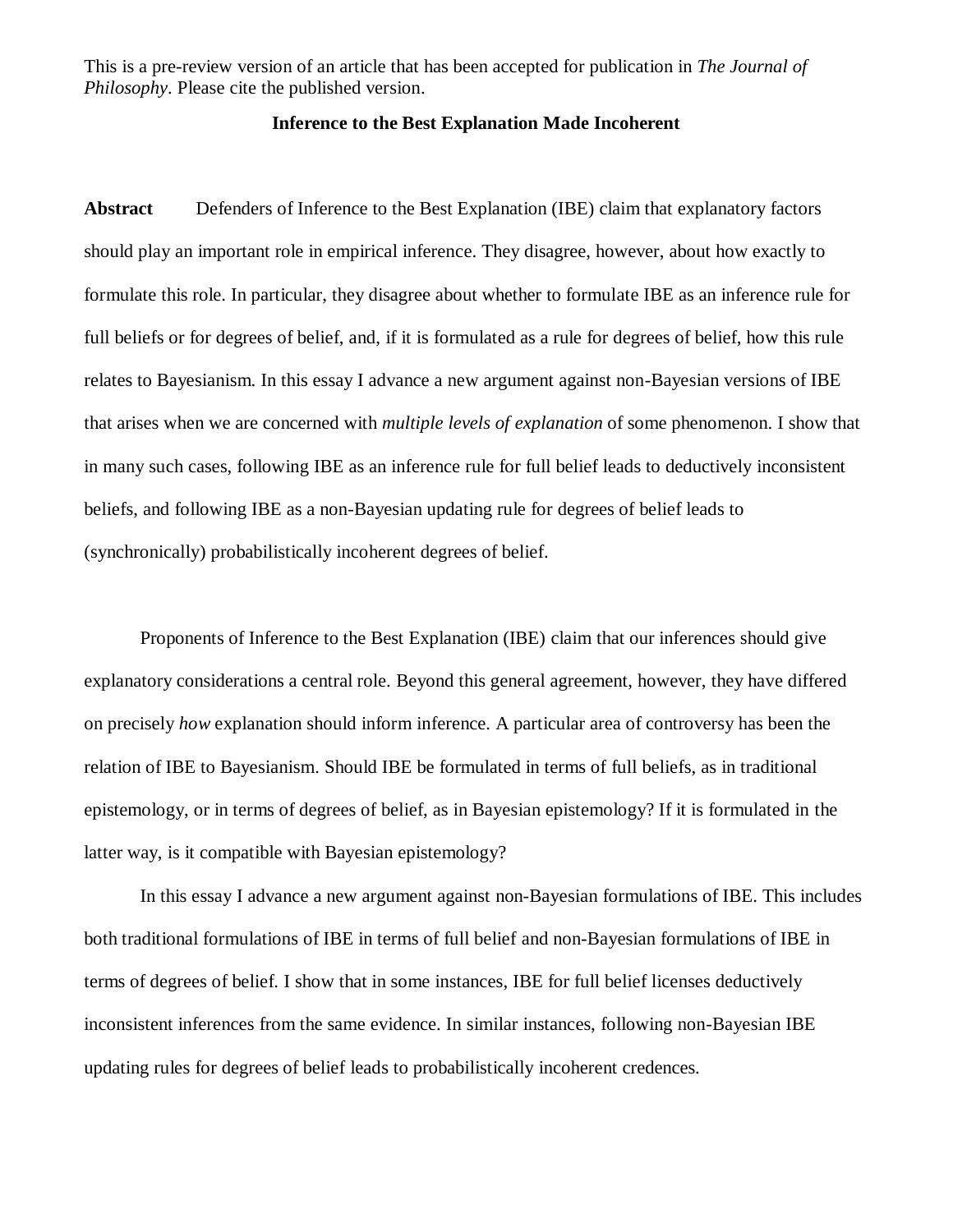In section I, I present the problem for traditional formulations of IBE in terms of full belief. In section II, I present the problem for non-Bayesian formulations of IBE in terms of degrees of belief. In section III, I consider some possible responses on behalf of the proponent of these formulations. Finally, in section IV, I conclude with some reflections on what a *Bayesian* form of IBE could look like.

# **I. IBE for Full Belief**

Traditionally, proponents of IBE have formulated it in terms of full belief, or in terms of similar binary notions like acceptance. The most common formulation of IBE is that suggested by the phrase, 'inference to the best explanation': it is a procedure on which, if H is the best explanation of E, one infers that H is true. This formulation is endorsed by the following authors:

In making this inference [i.e., in inferring to the best explanation] one infers, from the fact that a certain hypothesis would explain the evidence, to the truth of that hypothesis. In general, there will be several hypotheses which might explain the evidence, so one must be able to reject all such alternative hypotheses before one is warranted in making the inference. Thus one infers, from the premise that a given hypothesis would provide a "better" explanation for the evidence than would any other hypothesis, to the conclusion that the given hypothesis is true (Harman 1965: 89).

Inference to the best explanation is the procedure of choosing the hypothesis or theory that best explains the available data (Vogel 1998).

IBE authorises the acceptance of a hypothesis  $H$ , on the basis that it is the best explanation of the evidence (Psillos 2004: 83, italics omitted).

IBE can be written as follows: It is reasonable to believe that the best available explanation of any fact is true (Musgrave 2009: 17, italics omitted).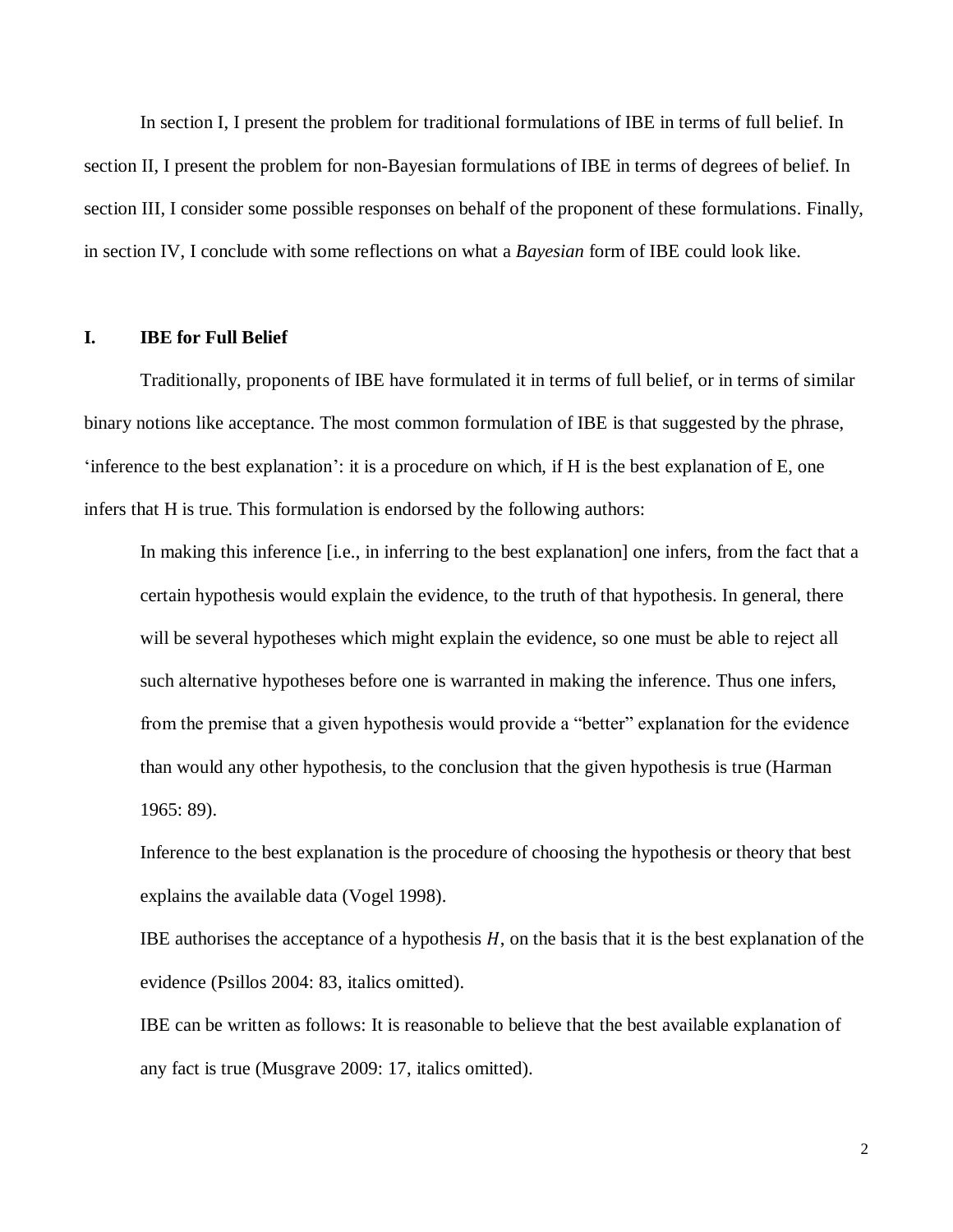[In inference to the best explanation,] one concludes that something is the case on the grounds that this best explains something else one believes to be the case (Greco 2015: 510).

It is obvious that this form of IBE can lead to inconsistent conclusions when applied multiple times to different items of evidence. For example, one hypothesis may best explain evidence  $E_1$ , whereas an inconsistent hypothesis may best explain additional evidence  $E_2$ . One might have thought, however, that IBE cannot lead to inconsistent conclusions when applied to the *same* evidence, so that we can avoid inconsistency by only drawing inferences from our *total evidence* (e.g., E<sub>1</sub>&E<sub>2</sub>). Against this, I will now show that in some cases the above form of IBE can license inconsistent inferences from the same evidence.

My argument is based on the following fact about human reasoning: we offer and search for explanations at multiple levels. We can, with equal propriety, explain the presence of a trait in a biological population by positing that its members possess a gene which has been known to lead to that trait in similar organisms, or by telling a story about how that trait helped the population's ancestors survive and reproduce. We can explain the invasion of one country by another by appealing to the beliefs and desires of the politicians of the invading country, current geopolitical factors, or historical tensions between the countries. Some explanations we offer or consider are more distal, some more proximate; some are more local, some more global; but all these types of explanations are generally recognized as legitimate, and they are all types which we might be interested in inferring from the data available to us. Although explanations at multiple levels of explanation may conflict, they need not: the above explanations of the biological trait and national invasion could all be true.<sup>1</sup>

 $\overline{\phantom{a}}$ 

 $<sup>1</sup>$  Peter Lipton makes a similar point, saying that in cases like those I have described, "in spite of the suggestion of uniqueness</sup> that the word 'best' carries, Inference to the Best Explanation should be construed so as to allow multiple explanations" (Lipton 2004: 62-63).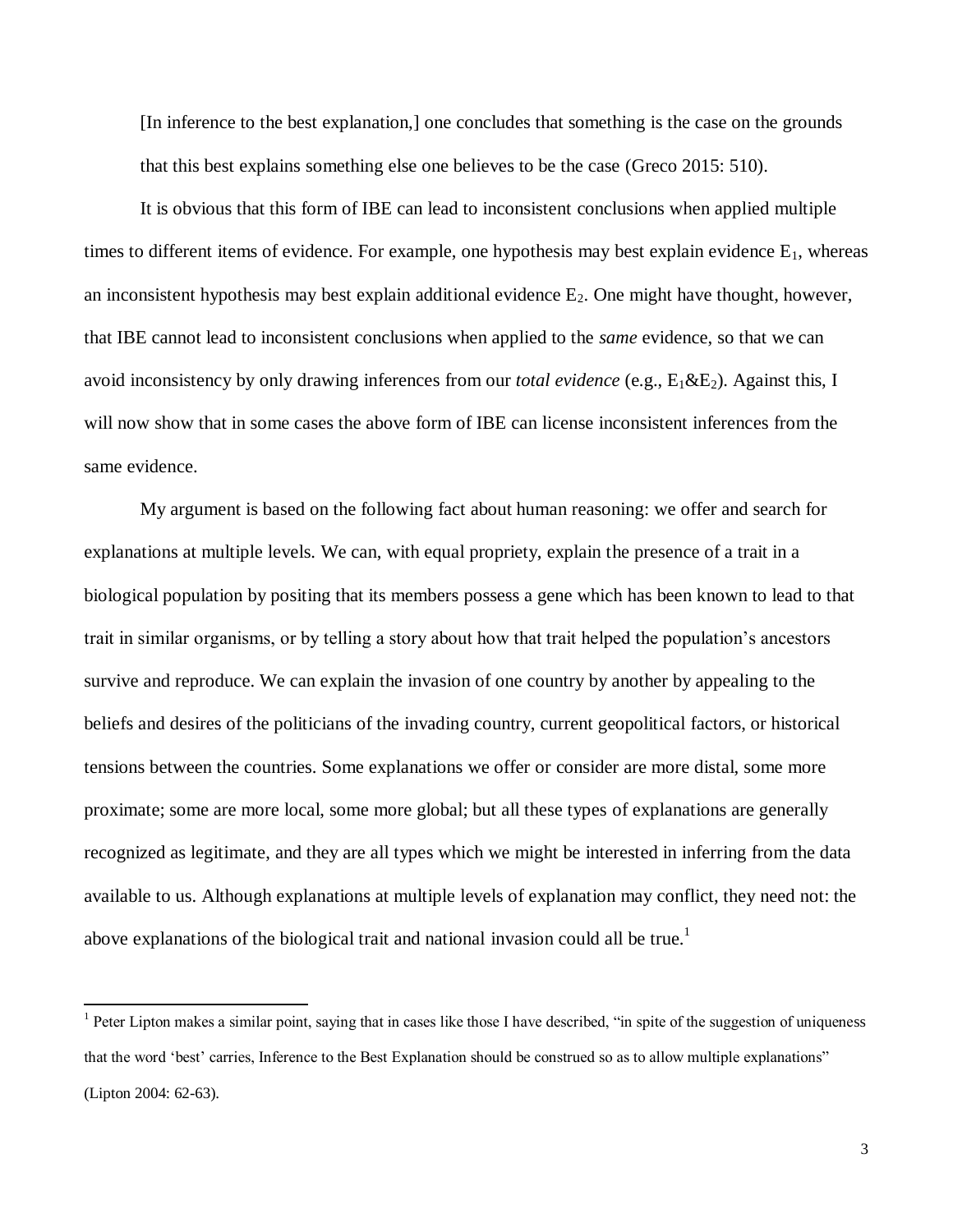However, in cases where explanations at multiple levels are *not* compatible, IBE can license inconsistent inferences from the same data. Consider a case in which I tell you the following. I have four urns with the following contents:

 $U_1 = 4$  white balls

 $U_2 = 2$  black balls, 2 white balls

 $U_3$  = 3 black balls, 1 white balls

 $U_4 = 4$  black balls

I am going to set one of these urns in front of you and you are going to draw a ball from it. I will select the urn by flipping a coin twice. If it lands heads the first time, I will flip it again to select between  $U_1$ and  $U_4$ . If it lands tails the first time, I will flip it again to select between  $U_2$  and  $U_3$ .

In this case, we have the following two partitions of possibilities:<sup>2</sup> {U<sub>1</sub>, U<sub>2</sub>, U<sub>3</sub>, U<sub>4</sub>} and {Heads, Tails} (where the latter corresponds to the outcome of the first coin flip). We also have the following equivalencies:

Heads =  $U_1vU_4$ 

 $Tails = U_2vU_3$ 

 $\overline{a}$ 

Now suppose that I flip the coin twice, and set the chosen urn in front of you. I do not tell you which urn is in front of you or the outcome of the coin flip. Your job is to infer that information by sampling from the urn. You do so, and draw out a black ball. What should you conclude?

According to the simple version of IBE, you should infer the best explanation of your drawing black. What is the best explanation of this? If we are concerned with the question of which urn is in front of you,  $U_4$  is the best explanation, for that urn has only black balls; and  $U_4$  does not start out any more or less plausible than the other urn hypotheses. However, if we are concerned with the question of

<sup>&</sup>lt;sup>2</sup> A partition  $\{H_1, ..., H_n\}$  is a set of mutually exclusive and jointly exhaustive alternatives.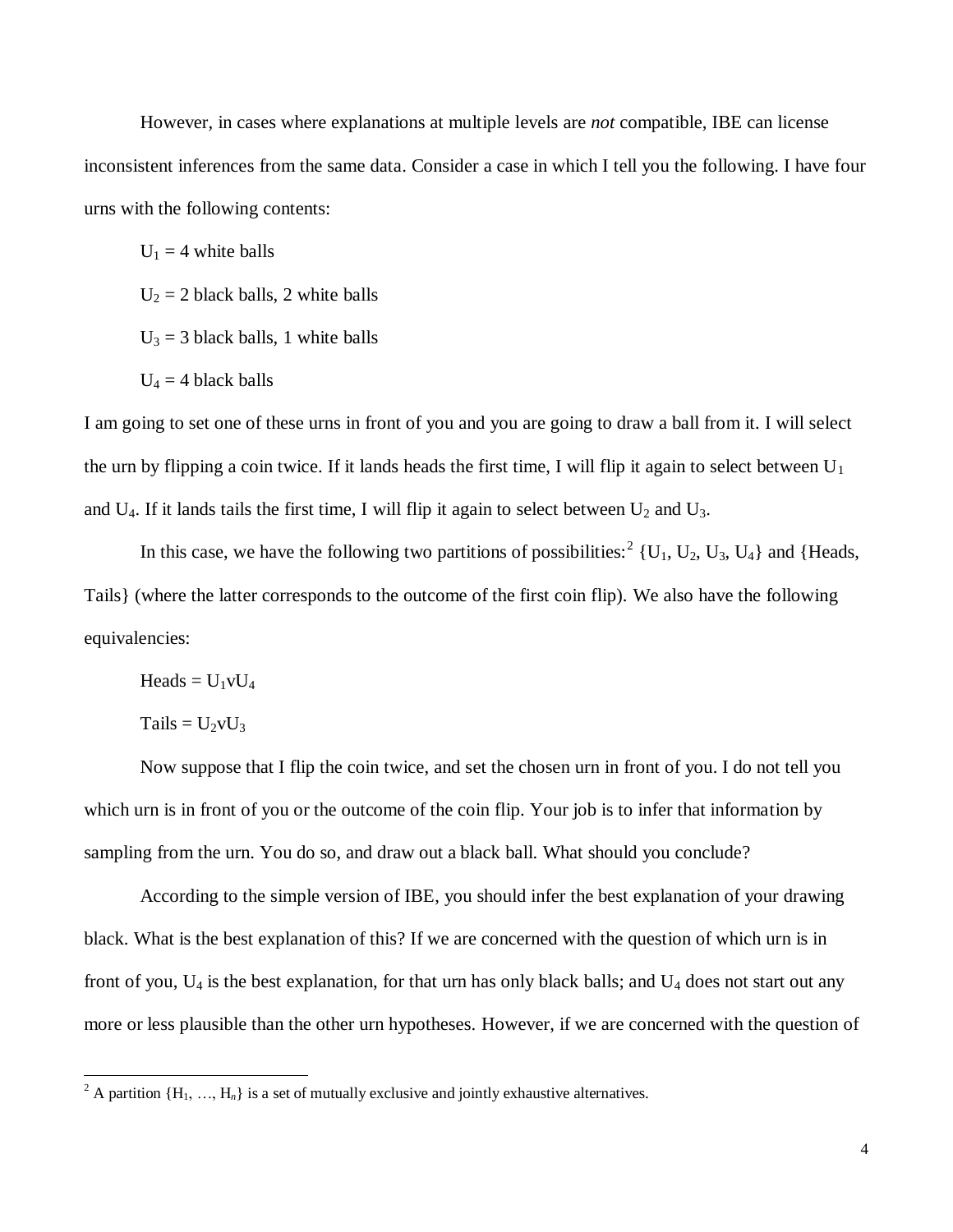whether I flipped heads or tails, Tails is the better explanation. This is because Tails makes it more likely that you would draw black than does Heads; and neither Heads nor Tails is initially more or less plausible than the other.

More formally, these judgments about explanation follow from the following principle about the conditions under which one hypothesis better explains the evidence than another:

(1) If  $H_1$  and  $H_2$  are both potential explanations of E,  $P(H_1) = P(H_2)$ , and  $P(E|H_1) > P(E|H_2)$ , then

 $H_1$  explains E better than  $H_2$ .

What (1) says is that if two potential explanations of the evidence start out equally credible and one makes the evidence more likely, that one explains the evidence better.

In the case at hand,

$$
P(Heads) = P(Tails),
$$

and

 $P(Black|Tails) = 5/8 > P(Black|Heads) = 1/2.$ 

Likewise,

$$
P(U_1) = P(U_2) = P(U_3) = P(U_4) = 1/4,
$$

and

$$
P(Black|U_4) = 1 > P(Black|U_3) = 3/4 > P(Black|U_2) = 1/2 > P(Black|U_1) = 0.
$$

Hence, by (1), Tails explains Black better than Heads, and  $U_4$  explains Black better than  $U_3$  or  $U_2$ . As such, the simplest form of IBE would direct you to infer both  $U_4$  and Tails. However,  $U_4$  and Tails are inconsistent. So, this form of IBE leads to deductively inconsistent beliefs in this case.

Many proponents of IBE have offered more sophisticated versions of the view as applied to full belief. For example, Kuipers (1984, 1992; see also Douven 2011: section 2) has defended a version of IBE on which, given a set of candidate explanations  $\{H_1, \ldots, H_n\}$  of E, one infers, not that the best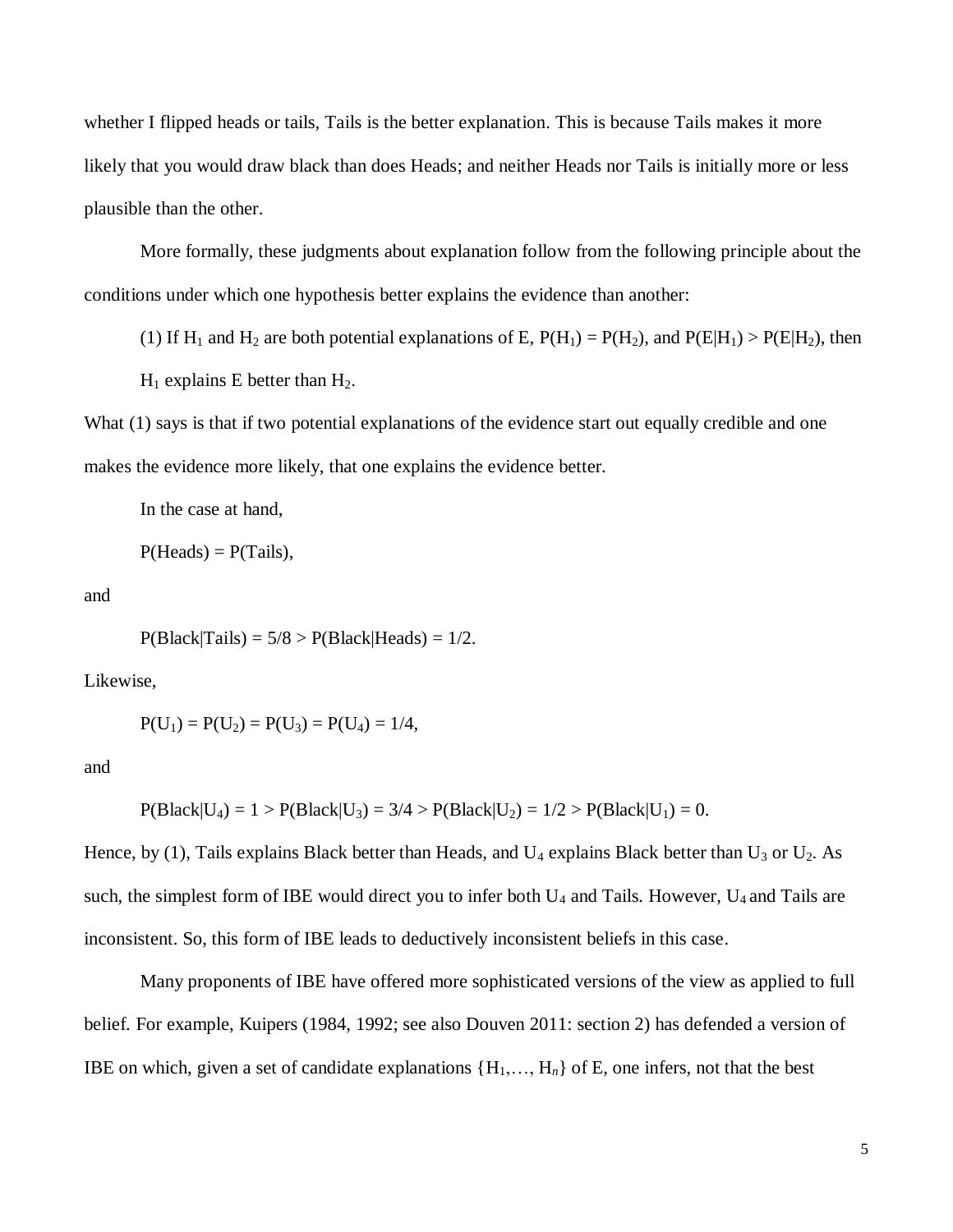explanation of E among those is true, but that it is the *closest* to the truth of these hypotheses.

This version of IBE will lead to inconsistent beliefs about the closeness to truth of the hypotheses in the present case. Exactly one of {Heads, Tails} is true and exactly one of  $\{U_1, U_2, U_3, U_4\}$  is true. Tails is closer to the truth than Heads just in case Tails is true. If Tails is true, one of  $U_2$  or  $U_3$  is closer to the truth than  $U_4$ , because one of  $U_2$  or  $U_3$  is, simply, true. Hence, if one's belief that Tails is closer to the truth than Heads is true, one's belief that  $U_4$  is closer to the truth than the other urn hypotheses is false. Conversely, if U<sup>4</sup> is closer to the truth than the other urn hypotheses, that is because it is, simply, true; and in this case Heads is closer to the truth than Tails, because Heads is true and Tails is false.<sup>3</sup>

Other philosophers have argued that we should only infer to the best explanation when that explanation is *satisfactory* or *good enough* (Musgrave 1988, Lipton 1993 and 2004: 151-63; see also Douven 2011: section 2). Because of the imprecision of the notion of 'good enough,' it is hard to tell whether this version of IBE would license inference to both U<sub>4</sub> and Tails in the above case. Suppose that it does not, however. It is plausible that the requirement that H be a good enough explanation of E is not going to rule out the above kind of scenario more generally unless it always implies that, given E, H is more probable than not. In the above scenario,  $P(U_4|Black) = 4/9$ .<sup>4</sup> So  $U_4$  is less probable than not even

 $\overline{\phantom{a}}$ 

<sup>&</sup>lt;sup>3</sup> Most theories of closeness to the truth, including Kuiper's (1992), combine a "truth factor" with a "content factor." (For an overview of such theories, see Oddie 2016.) Roughly speaking, the truth factor measures how close a proposition comes to being true, whereas the content factor measures how informative a proposition is. The idea in combining these is that we are interested in how close a proposition is to the *whole* truth; and (other things equal) informative propositions come closer to the whole truth than uninformative propositions (e.g., tautologies). In the above paragraph I focused solely on the truth factor. In the example at hand, however, Heads and Tails are equally informative, and the urn hypotheses are equally informative. As such, the only thing that makes a difference to how close each one is to *the* truth is how close they are to being true – i.e., the truth factor.

<sup>&</sup>lt;sup>4</sup> See the application of Bayes' rule to the urn hypotheses in section II for this calculation.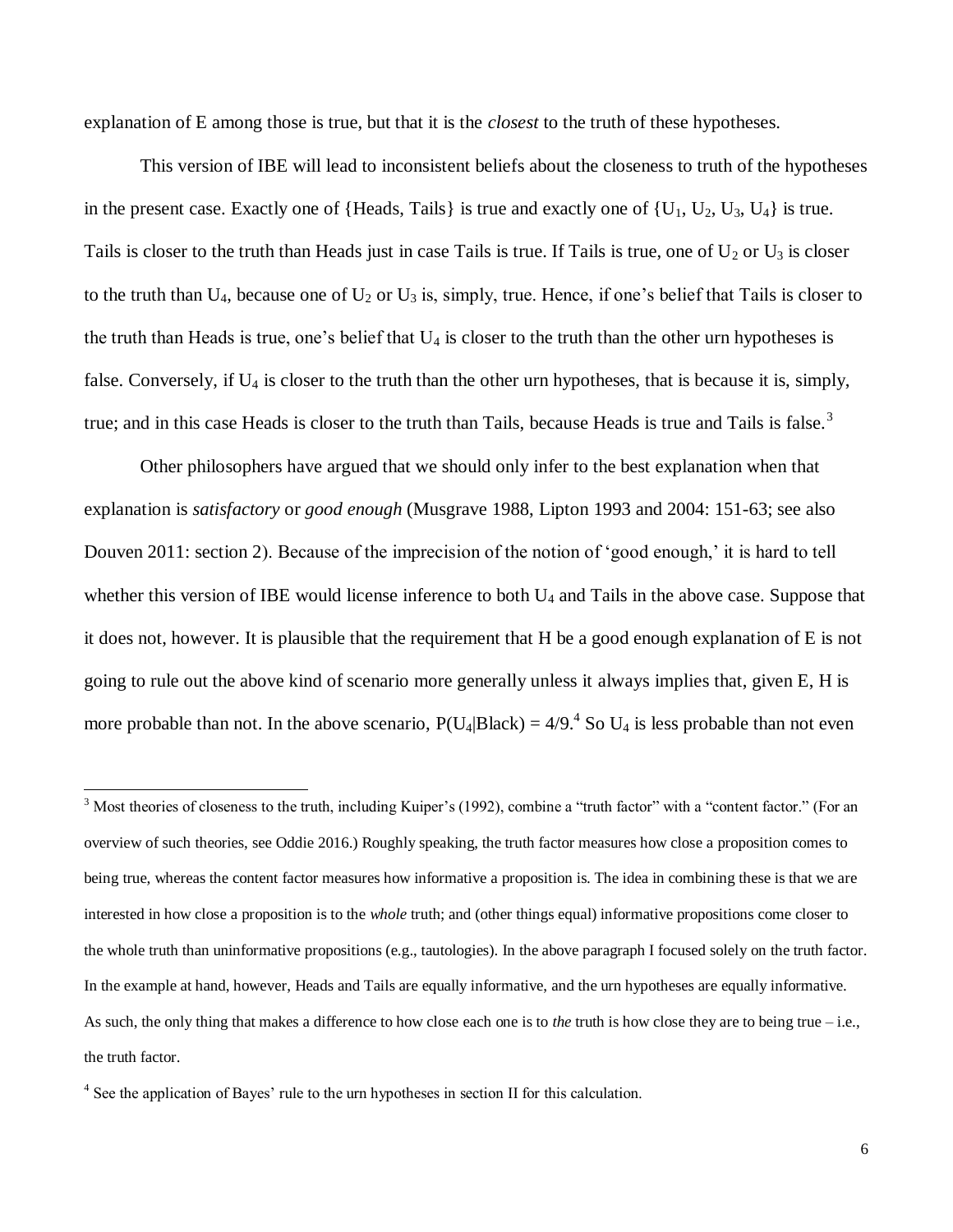after you draw Black. More generally, A and B can only be inconsistent if one of them has a probability less than or equal to .5.

Requiring that  $P(H|E) > .5$ , however, will not preclude inconsistent beliefs in scenarios with more than two levels of explanations. To demonstrate this, I will now describe a case with three levels of explanation, in which the best explanations at each level each have posterior probability 2/3 and yet are mutually inconsistent.

Here is the case. A jury is deliberating about the killing of Mr. Boddy in the Study with the Revolver. The jury is trying to answer three questions: (a) who is the killer? (b) what was the motive? and (c) was the killing planned? We have the following three partitions corresponding to these questions: {Plum, Green}, {Defense, Money}, and {Planned, ~Planned}. Let E be the evidence that Boddy was killed with the revolver. Suppose that (before learning E) the jury's background knowledge imposes the probability distribution on which P(Green&Money&~Planned&~E) =

 $P(Plum&Defense&~-Planned&E) = P(Plum&Money&Planned&E) = P(Green&Defense&Planned&E) = P(Lum&None)$ 1/4. Where each quadrant has probability 1/4, their probability distribution can be represented as follows:

| Green&Money&~Planned&~E   Plum&Defense&~Planned&E |                         |
|---------------------------------------------------|-------------------------|
| Plum&Money&Planned&E                              | Green&Defense&Planned&E |

So,

 $P(E|Plum) = P(E|Defense) = P(E|Planned) = 1$  $> P(E|Green) = P(E|Money) = P(E|\sim Planned) = 1/2,$ 

 $P(Plum) = P(Green) = P(Defense) = P(Money) = P(Planned) = P(\sim Planned) = 1/2$ ,

 $P(Plum|E) = P(Defense|E) = P(Planned|E) = 2/3.$ 

In other words, Plum (but not Green) would definitely use the revolver, the killer would definitely use the revolver in self-defense (but might use another weapon for money), and a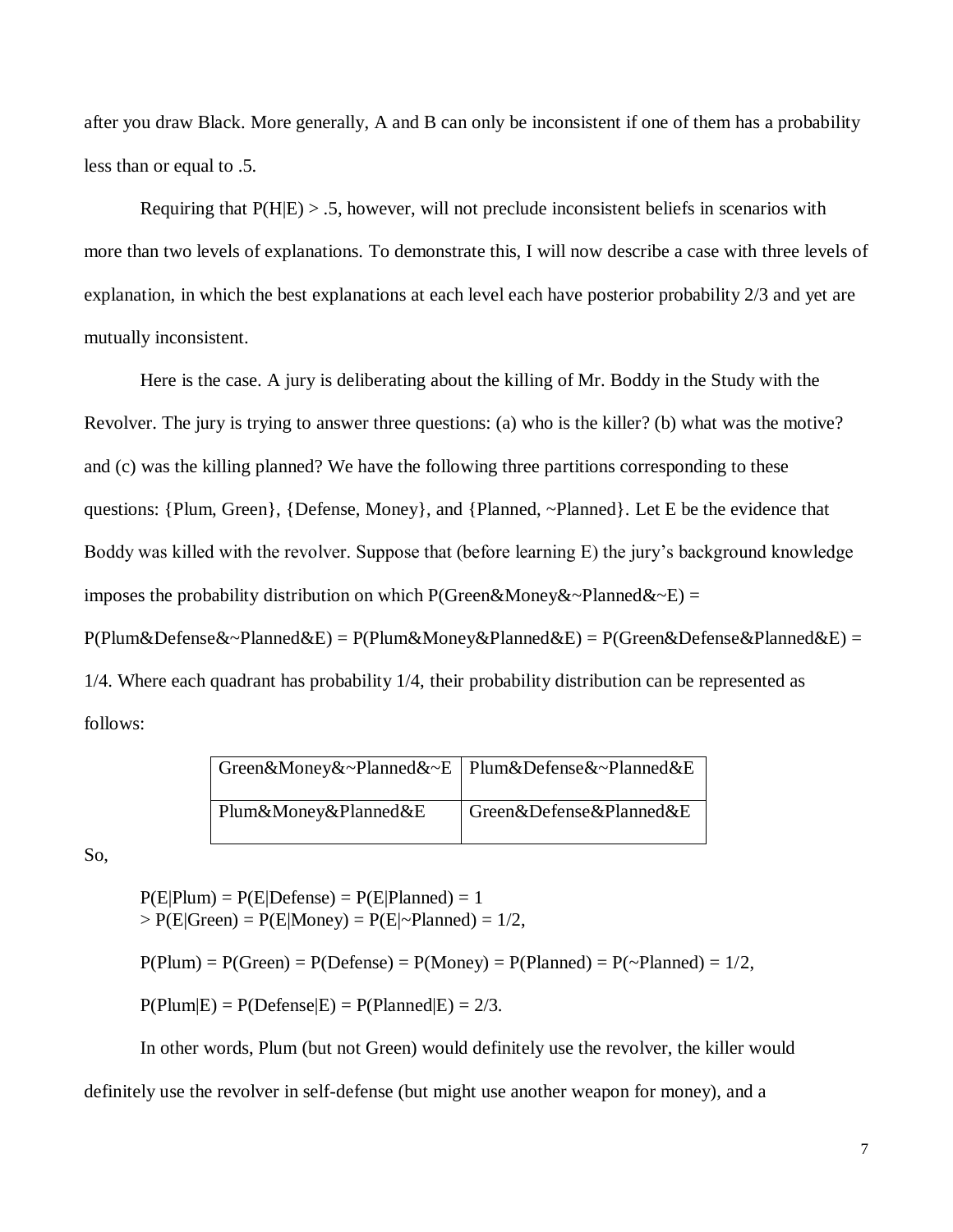premeditated homicide (but not a spontaneous one) would definitely be committed with the revolver. But Plum would not plan to kill someone in self-defense. (Green might, for some reason – perhaps Green had antecedent reason to believe that Boddy was out to get him.) So in this case, that Plum did it, that it was in self-defense, and that the killing was planned are all better explanations of the killer using the revolver than their rivals. In addition, all have posterior probabilities above .5. Nevertheless, these explanations are inconsistent, and  $P(Plum\&Defense\&Planned|E) = 0$ .

If we raise the probabilistic threshold implied by "H is a good enough explanation of  $E$ " above 2/3, then we can rule out the explanations being good enough in the above case. But by adding in further levels of explanation, we can devise a case of the above sort for any threshold that falls short of 1. I conclude that adding to our explanationist inference rule the requirement that H be a good enough explanation of E will not preclude the same evidence from warranting inconsistent inferences in some cases. 5

# **II. IBE for Degrees of Belief**

 $\overline{\phantom{a}}$ 

In a series of essays, Igor Douven, Sylvia Wenmackers, and Jonah Schupbach have explored a particular version of IBE, which I will, following Douven and Wenmackers forthcoming, call IBE\*. IBE\* is a non-Bayesian updating rule that gives "bonus" points to more explanatory hypotheses.

IBE\* was first discussed, albeit in a less precise form, by van Fraassen (1989: ch. 7, section 4), who argued that an agent who follows IBE\* will end up with diachronically incoherent credences. Van Fraassen took this to show that IBE and Bayesianism are incompatible. While not endorsing IBE\* as the

 $5$  One might argue that cases with more than two levels of explanation are less troubling inasmuch as the lottery and preface paradoxes already show that deductive inconsistency is sometimes rationally permissible for larger sets of beliefs. I consider this response in section III.4.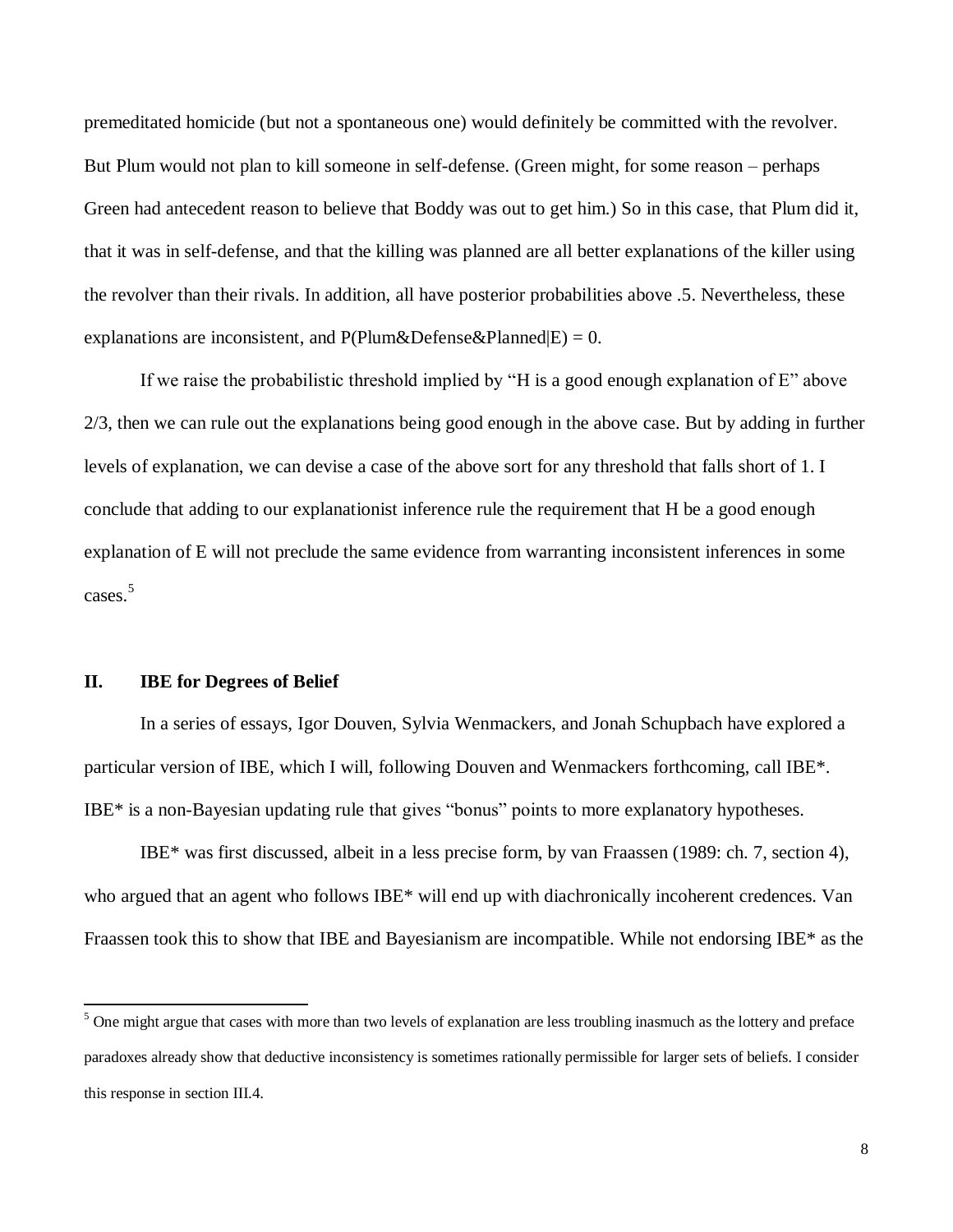only reasonable explication of IBE, Douven (1999, 2013) subsequently argued that this incompatibility does not refute IBE\* as a legitimate updating rule, contending that explanationists can adopt IBE\* and nevertheless defend themselves against van Fraassen's diachronic Dutch book argument as well as Leitgeb and Pettigrew's (2010) inaccuracy-minimisation argument. More recently, Douven, Wenmackers, and Schupbach have argued that IBE<sup>\*</sup> is more attractive than Bayes' rule in certain respects, including speed of convergence to the truth (Douven 2013), performance in a social setting (Douven and Wenmackers forthcoming), and accuracy as a description of people's *actual* probabilistic updating (Douven and Schupbach 2015a, 2015b).

The discussions of IBE\* in Douven 1999 and 2013 focus on objections to IBE\* that turn on its leading to diachronically incoherent credences. In this section I show that in some cases using IBE\* to update on new evidence leads to *synchronic* as well as diachronic incoherence. IBE\* is thus not only "non-Bayesian" in that it violates Bayesian conditionalization; it is non-probabilist in that it violates the requirement that an agent's credences be probabilities. In addition, we will see that other non-Bayesian formulations of IBE for degrees of beliefs, including ones suggested by Douven (2016) as alternatives to IBE\*, have this same consequence.

To see how IBE\* works, consider updating your credences about my coin flip in the original urn case. We have the following possibilities:

 $U_1 = 4$  white balls

 $U_2 = 2$  black balls, 2 white balls

 $U_3 = 3$  black balls, 1 white ball

 $U_4 = 4$  black balls

Heads =  $U_1vU_4$ 

 $Tails = U_2vU_3$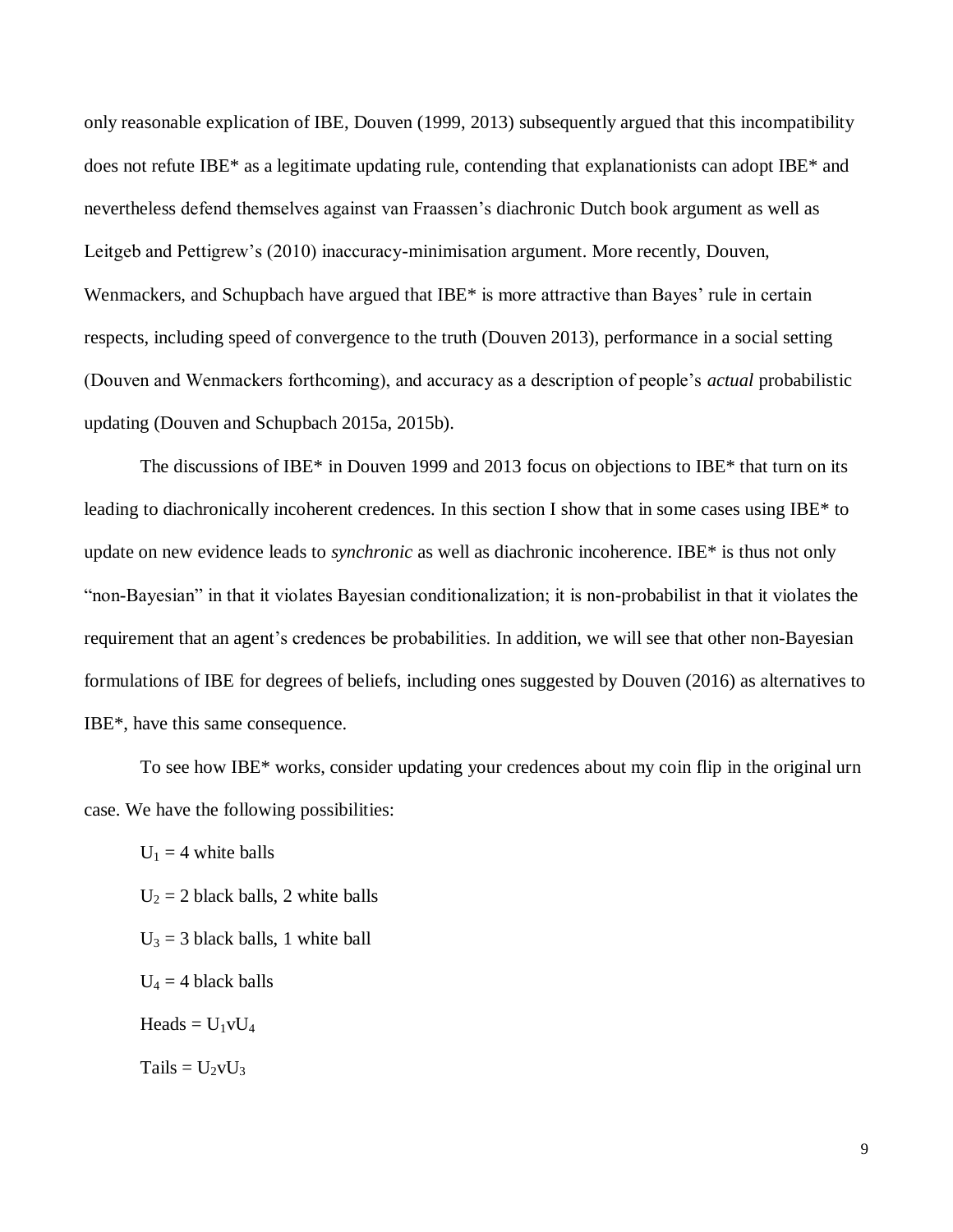You have drawn a black ball from the urn. What should your new credence that tails was flipped be?

According to Bayes' rule (also called Bayesian conditionalization), <sup>6</sup> where Cr(Tails) is your original credence that the coin landed tails, and  $Cr<sub>new</sub>(Tails)$  is your credence that it landed tails after updating, $^7$ 

$$
Cr_{new}(Tails) = Cr(Tails | Black) = \frac{Cr(Tails)Cr(Black |Tails)}{Cr(Tails)Cr(Black |Tails) + Cr(\sim Tails)Cr(Black |Nexists)}
$$

$$
= \frac{\left(\frac{1}{2}\right)\left(\frac{5}{8}\right)}{\left(\frac{1}{2}\right)\left(\frac{5}{8}\right) + \left(\frac{1}{2}\right)\left(\frac{1}{2}\right)} = \frac{\frac{5}{16}}{\frac{5}{16} + \frac{1}{4}} = \frac{\frac{5}{16}}{\frac{9}{16}} = \frac{5}{9} \approx .56
$$

More generally, where  ${H_1, \ldots H_n}$  is a partition of hypotheses, Bayes' rule says that

$$
Cr_{new}(H_i) = Cr\big(H_i \mid E\big) = \frac{Cr(H_i)Cr\big(E \mid H_i\big)}{\sum_j \big[Cr\big(H_j\big)Cr\big(E \mid H_j\big)\big]}
$$

According to IBE\*, by contrast,

 $\overline{a}$ 

$$
Cr_{new}(H_i) = \frac{Cr(H_i)Cr(E | H_i) + f(H_i, E)}{\sum_j [Cr(H_j)Cr(E | H_j) + f(H_j, E)]}
$$

 $f(H_i, E)$  is a function that assigns a non-negative bonus *b* to the hypothesis  $H_i$  that best explains the evidence, and 0 to all other hypotheses. (IBE\* and Bayes' rule are equivalent just in case this bonus is 0.) If we set the bonus *b* to 1/8, then, given that Tails explains drawing black better than Heads, IBE\* would calculate your new credence in the present case as follows:

<sup>6</sup> Bayes' rule should not be confused with Bayes' theorem. The latter is a theorem of the probability calculus, and is not (or should not be) controversial. It is the second equality below, which expresses P(Heads|Black) as a function of P(Heads), P(Black|Heads), and P(Black|~Heads). The former is a philosophically controversial claim that says that an agent's credence in H after getting evidence E should be equal to her former credence in H conditional on E.

 $^7$  I switch from P(.) to Cr(.) here because I will be discussing some credence functions that are probabilistically incoherent, and hence are not probability functions.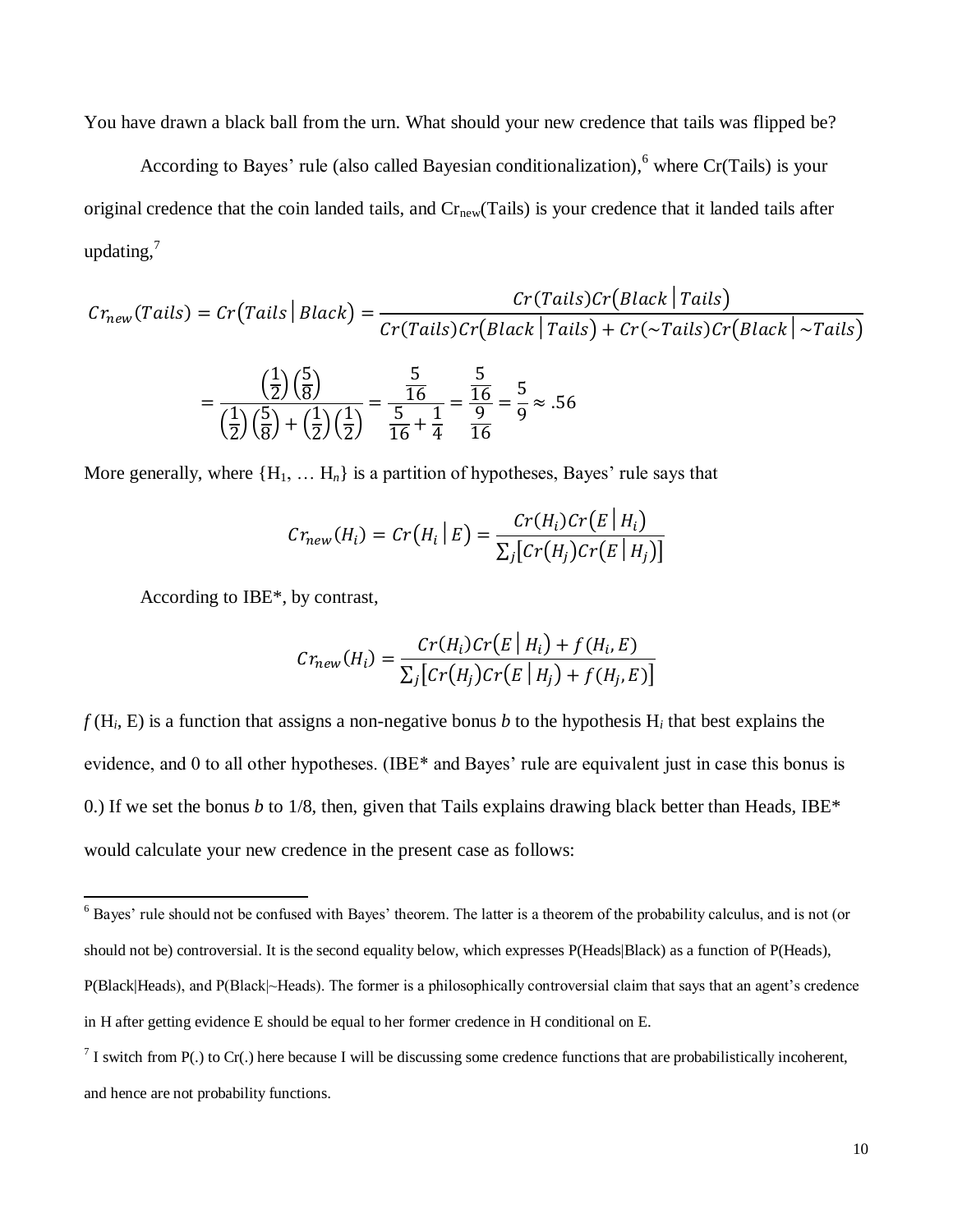$$
Cr_{new}(Tails) = \frac{Cr(Tails)Cr\left(Black \mid Tails\right) + \frac{1}{8}}{Cr(Tails)Cr\left(Black \mid Tails\right) + Cr\left(Heads\right)Cr\left(Black \mid Heads\right) + \frac{1}{8}} = \frac{\frac{5}{16} + \frac{2}{16}}{\frac{9}{16} + \frac{2}{16}} = \frac{7}{11}
$$
  
~\approx .64

A parallel calculation for  $Cr_{new}(Heads)$  would find that it is equal to 4/11, or approximately .36.

What about the urn hypotheses? According to Bayes' rule, your new credence in  $U_4$  is:

$$
Cr_{new}(U_4) = \frac{Cr(U_4)Cr(Black | U_4)}{\sum_i [Cr(U_i)Cr(Black | U_i)]} = \frac{\left(\frac{1}{4}\right)(1)}{\left(\frac{1}{4}\right)(0) + \left(\frac{1}{4}\right)\left(\frac{1}{2}\right) + \left(\frac{1}{4}\right)\left(\frac{3}{4}\right) + \left(\frac{1}{4}\right)(1)} = \frac{\frac{4}{16}}{\frac{9}{16}} = \frac{4}{9} \approx .44
$$

Similar calculations would show that  $Cr_{new}(Heads) = 4/9$ ,  $Cr_{new}(U_1) = 0$ ,  $Cr_{new}(U_2) = 2/9$ , and  $Cr_{new}(U_3)$  $= 3/9$ . Note that given Black, Tails ( $= U_2 v U_3$ ) and  $U_4$  are mutually exclusive and jointly exhaustive, and so your credences in them rightly sum to 1.

However, according to IBE\*, given that  $U_4$  is the best urn-explanation of your draw, and setting b at  $1/8$ ,  $8$ 

$$
Cr_{new}(U_4) = \frac{Cr(U_4)Cr\left(Black \mid U_4\right) + f(U_4, Black)\n}{\sum_i \left[ Cr(U_i)Cr\left(Black \mid U_i\right) + f(U_i, Black)\right]} = \frac{\frac{4}{16} + \frac{2}{16}}{\frac{9}{16} + \frac{2}{16}} = \frac{6}{11} \approx .55
$$

Similar calculations show that  $Cr_{new}(U_1) = 0$ ,  $Cr_{new}(U_2) = 2/11$ , and  $Cr_{new}(U_3) = 3/11$ .

The problem is now easy to see. You know that Heads is true iff  $U_4$  is. However, you assign them different credences: you are more confident than not that the fourth urn was picked, but less confident than not that heads was flipped. This is probabilistically incoherent.<sup>9</sup>

 $\overline{\phantom{a}}$ 

 $8$  Any non-zero bonus will result in incoherence for the same reason. I choose 1/8 for ease of computation.

 $9$  IBE\* will also lead to incoherence in the Mr. Boddy case. If Plum, Defense, and Planned all receive an explanatory bonus, then  $Cr_{new}(Plum) > 2/3$ ,  $Cr_{new}(Defense) > 2/3$ , and  $Cr_{new}(Planned) > 2/3$ . If the jury's new credences are coherent, this implies that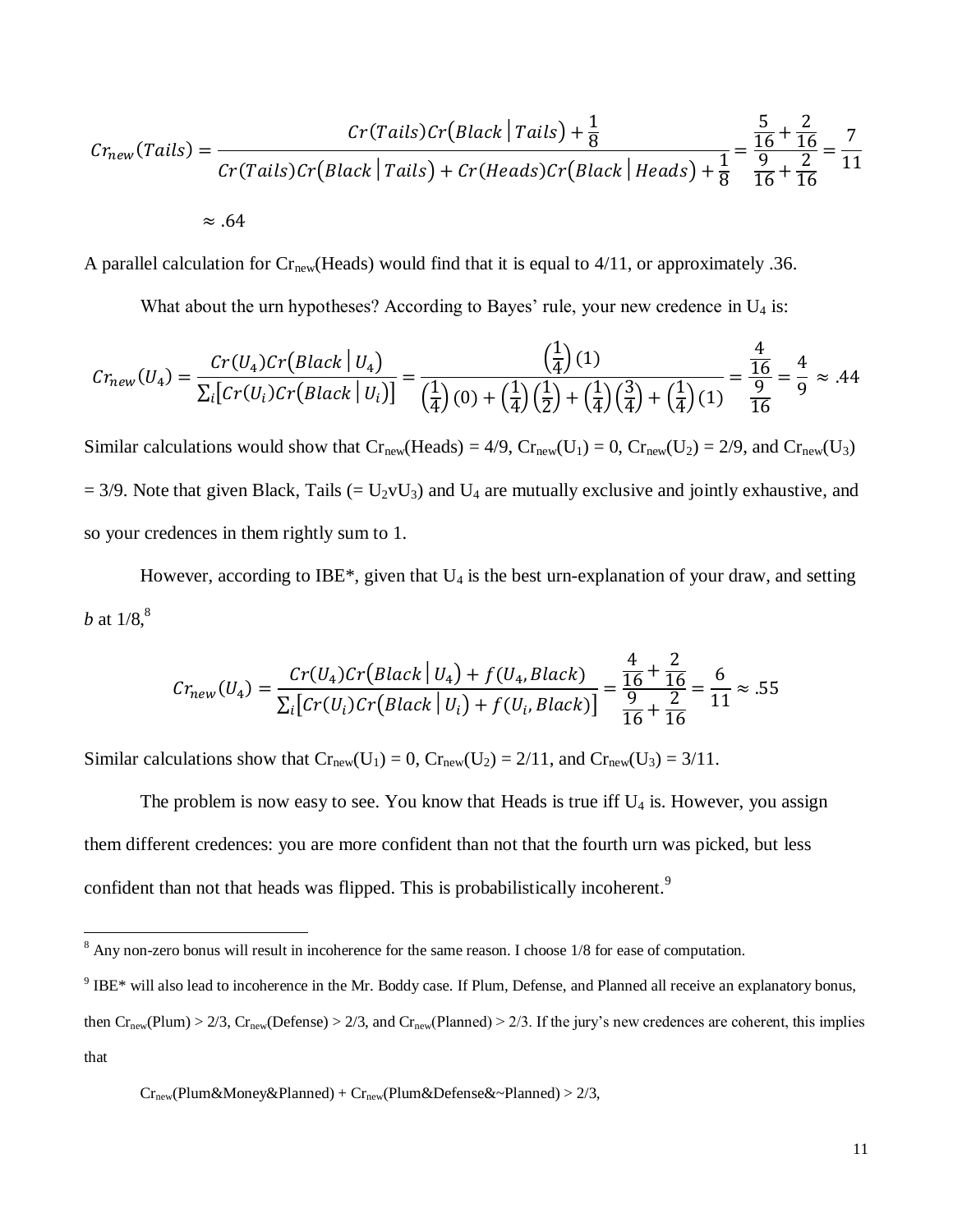So far I have only considered IBE\* as a non-Bayesian version of IBE for degrees of belief. Douven (2016) considers a more general schema of non-Bayesian forms of IBE of which IBE\* is a special case:

$$
Cr_{new}(H_i) = \frac{Cr(H_i)Cr(E \mid H_i) + c \times Cr(H_i)Cr(E \mid H_i)m(H_i, E)}{\sum_j [Cr(H_j)Cr(E \mid H_j) + c \times Cr(H_j)Cr(E \mid H_j)m(H_j, E)]}
$$

Here  $c \in [0, 1]$  is a constant and  $m \in [-1, 1]$  is a formal measure of how well H<sub>i</sub> explains E. The main difference between this schema and the more specific IBE\* is that this schema assigns explanatory bonuses and penalties to all hypotheses, whereas IBE\* only assigns a bonus to the most explanatory hypothesis. The constant *c* determines how much weight is given to explanatory considerations compared to the weight carried by the priors and likelihoods; a higher value gives explanatory considerations greater weight.

In our urn case, this general schema will lead to incoherent results given that *c* > 0, *m*(Heads, Black)  $\lt m$  (Tails, Black),  $m(U_2, Black) \lt m(U_4, Black)$ , and  $m(U_3, Black) \lt m(U_4, Black) - i.e.,$  given that *some* extra weight is given to explanatory considerations, and given that Tails is counted as a better explanation than Heads and  $U_4$  is counted as a better explanation than  $U_2$  or  $U_3$ . To see this, note that  $Cr_{new}(Heads) = Cr_{new}(U_4) = 4/9$  if  $c = 0$  (in which case this rule reduces to Bayes' rule). If  $c > 0$ , then the new credence in Tails will be lower, because Tails gets a lower explanatory bonus than Heads, and so after normalizing (by dividing by the denominator) so that  $Cr_{new}(Heads) + Cr_{new}(Tails) = 1$ ,

and

 $\overline{a}$ 

 $Cr<sub>new</sub>(Plum&Money&Planned) + Cr<sub>new</sub>(Green&Defense&Planned) > 2/3.$ 

But this implies that

 $Cr_{new}(Plum\&Money\&Planned) + Cr_{new}(Plum\&Defense\&\sim Planned) + Cr_{new}(Green\&Defense\&Planned) > 1,$ which is incoherent.

 $Cr_{new}(Plum\&Defense\&\sim Planned) + Cr_{new}(Green\&Defense\&Planned) > 2/3,$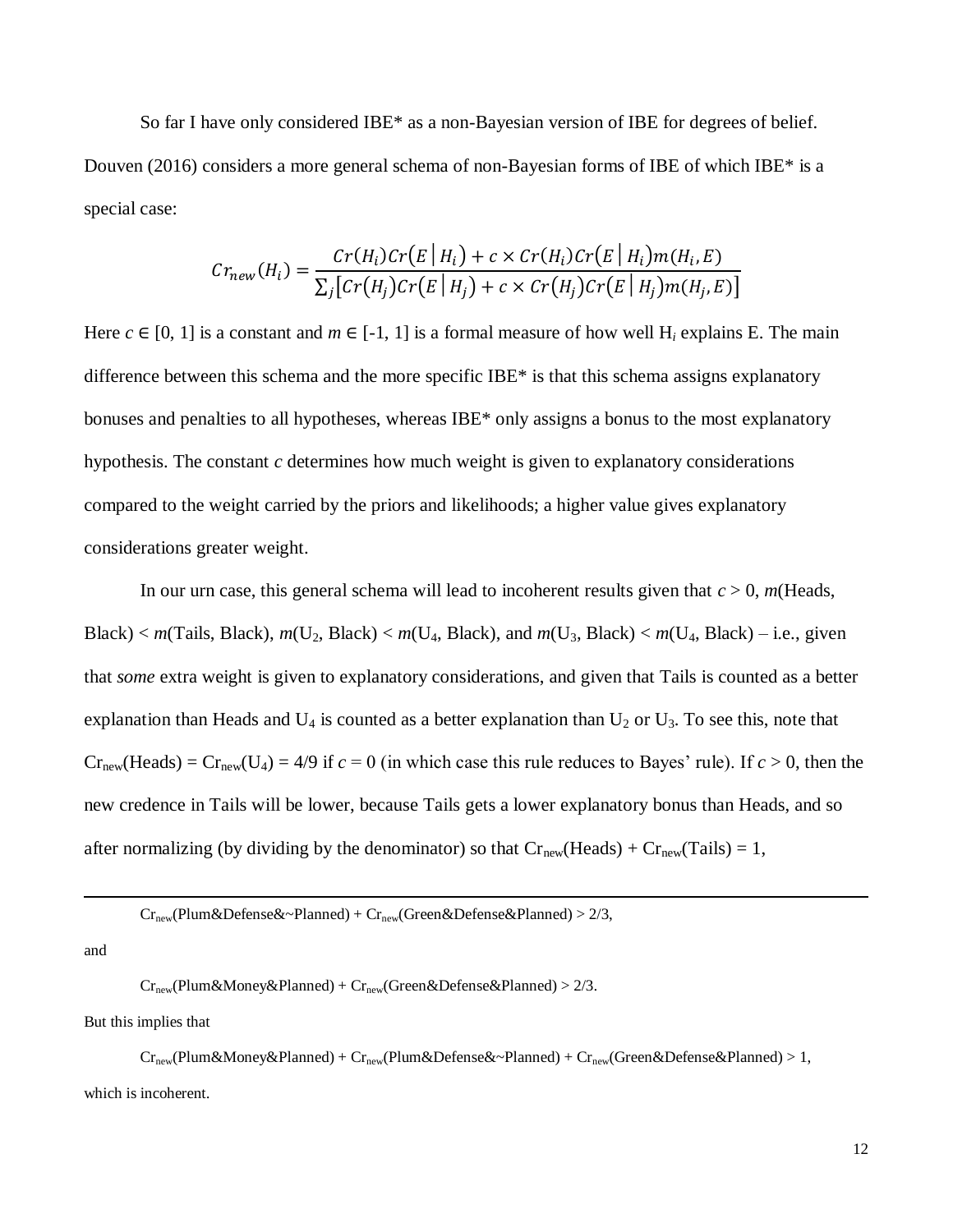$Cr<sub>new</sub>(Heads) < 4/9$ . Likewise, the new credence in  $U_4$  will be higher, because  $U_4$  gets a bigger explanatory bonus than  $U_2$  and  $U_3$ ; hence,  $Cr_{new}(U_4) > 4/9$ . But this is probabilistically incoherent, because Heads and U<sup>4</sup> are equivalent after drawing Black, and so must have equal probabilities. So we can only avoid incoherence by setting *c* equal to 0, which reduces this schema to Bayes' rule.

Setting aside the particular schema above, the general problem that I have identified will remain for any credence update rule that gives "bonuses" to explanatorily better hypotheses. Any ranking of explanatory goodness that satisfies (1) will sometimes rank hypotheses at different levels of explanation in ways that lead to inconsistency if explanatory hypotheses get bonuses beyond those already given by likelihoods. This is because the hypothesis ranked best at one level of explanation will not necessarily be consistent with the hypothesis ranked best at another level of explanation.

### **III. Responses**

I have argued that when we are considering potential explanations of the available evidence at multiple levels, following non-Bayesian versions of IBE can lead to either deductive inconsistency or probabilistic incoherence. In this section I want to consider four responses on behalf of the defender of these versions of IBE. The first response is to deny my claims about which explanations are better in the cases I have described. The second response is that we should not infer or update beliefs or credences in atomic hypotheses of the kind I have considered here, but rather in complete world-states. The third response is that the kind of situation I have described is not widespread enough for my argument to undermine most applications of IBE. The fourth response is to give up deductive consistency and probabilistic coherence as rational requirements on beliefs and credences.

### *1. Denying (1)*

The most straightforward objection to my initial urn case is that I was wrong to assume that  $U_4$  is

13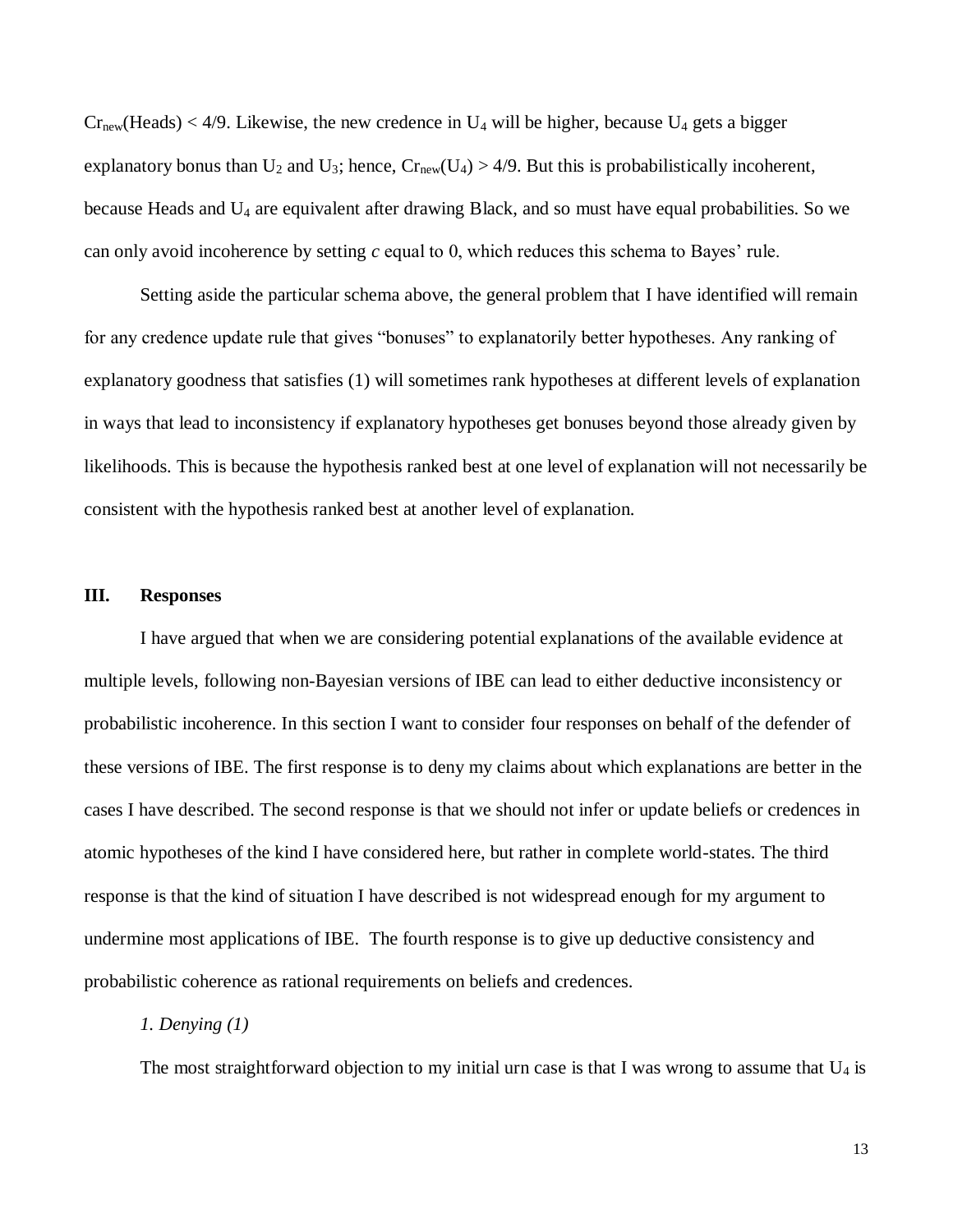a better explanation of Black than  $U_2$  or  $U_3$  or that Tails is a better explanation of Black than Heads. (Analogous remarks go for the Mr. Boddy case; I will focus on the urn case in what follows.) All I have shown, so the objection goes, is that one of these claims about explanatory goodness must be false. I noted in section I that these claims about explanatory goodness follow from

(1) If  $H_1$  and  $H_2$  are both potential explanations of E,  $P(H_1) = P(H_2)$ , and  $P(E|H_1) > P(E|H_2)$ , then

 $H_1$  explains E better than  $H_2$ .

 $\overline{\phantom{a}}$ 

The defender of this first objection must thus deny (1).

In the course of defending the descriptive adequacy of IBE\*, Douven and Schupbach (2015a: 3- 4) consider formalizations of the notion of explanatory goodness employed in IBE\* in terms of several proposed probabilistic measures of *explanatory power* (see, e.g., Schupbach 2011, Schupbach and Sprenger 2011, Crupi and Tentori 2012). All of these measures imply that

(2) If H<sub>1</sub> and H<sub>2</sub> are both potential explanations of E,  $P(H_1) = P(H_2)$ , and  $P(E|H_1) > P(E|H_2)$ , then

 $H_1$  is a more powerful explanation of E than  $H_2$ .

In fact, they all imply something stronger than (2), namely that

(3) If H<sub>1</sub> and H<sub>2</sub> are both potential explanations of E and  $P(E|H_1) > P(E|H_2)$ , then H<sub>1</sub> is a more powerful explanation of E than  $\rm{H_2.^{10}}$ 

If explanatory goodness = explanatory power, then  $(1)$  and  $(2)$  are equivalent. Hence, if we formalize explanatory goodness in terms of one of the proposed measures of explanatory power in the literature, then we must accept (1). We must also accept the stronger claim that

(4) If H<sub>1</sub> and H<sub>2</sub> are both potential explanations of E and  $P(E|H_1) > P(E|H_2)$ , then H<sub>1</sub> explains E

 $10$  Most discussions of these measures take for granted even stronger axioms than (3) as conditions of adequacy for a measure of explanatory power. (2) is thus much weaker than the assumptions usually made by philosophers discussing formal measures of explanatory power.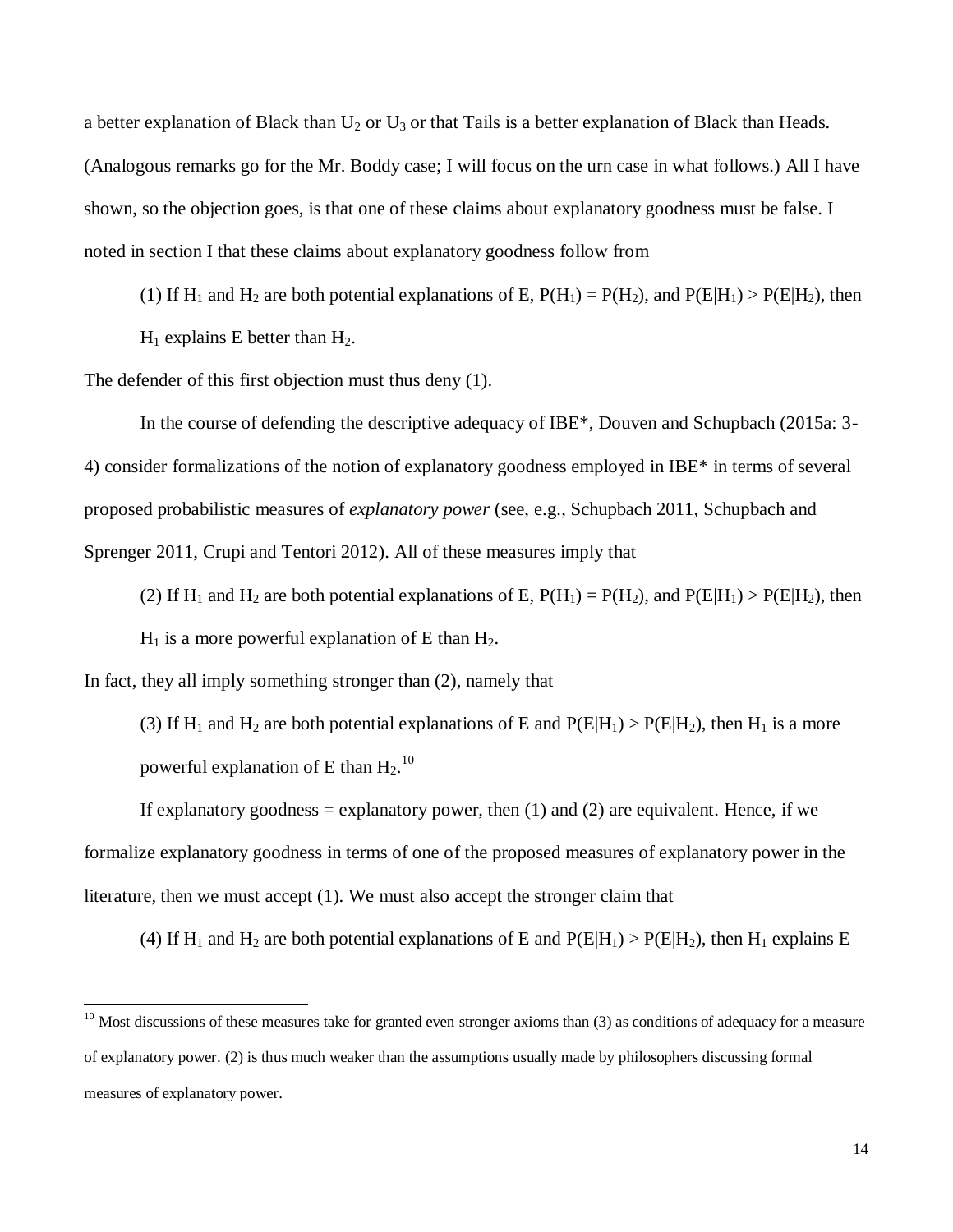better than  $H_2$ .

 $\overline{\phantom{a}}$ 

However, one might hold that there are other explanatory virtues besides explanatory power, such as informativeness and fruitfulness. So,  $H_1$  might be a more powerful explanation of E than  $H_2$  and yet still be a worse overall explanation.

However, even if one thought that  $(1)$  might be false in cases where, say,  $H_2$  was more informative or fruitful than  $H_1$ , the urn case is not such a case. The different coin hypotheses and the different urn hypotheses are symmetrical: not only do they have equal prior probabilities, they are the same kinds of hypotheses, about the same kinds of objects, saying the same kinds of things. None are *ad hoc*. All appear equally informative, fruitful, etc. There seem to be no substantive differences among them except for the degree to which they predict the evidence. In such a case, it is very difficult to deny that the hypothesis which predicts the evidence more strongly is the better explanation of that evidence. Rejecting the above judgments about which explanations are better is thus not an attractive option.

I should note that, although they do not consider examples like those above, Douven and Wenmackers (forthcoming: 6) do attempt to preclude the possibility of cases in which IBE\* leads to probabilistic incoherence by making a formal assumption about the explanatory bonus function *f* (H, E):

[I]t is safe to assume that, for all E,  $f(H, E) = 0$  whenever H is a tautology or a contradiction. If we make the further formal assumption that, for all E,  $f$ (HvH<sup>\*</sup>, E) =  $f$ (H, E) +  $f$ (H<sup>\*</sup>, E) whenever H and  $H^*$  are mutually exclusive, then it is easy to prove that updating a probability function via IBE\* leads again to a probability function.<sup>11</sup>

<sup>&</sup>lt;sup>11</sup> As stated, these two assumptions are inconsistent. By the first assumption,  $f$ (Hv~H, E) = 0. But by the second assumption,  $f$ (Hv~H, E) =  $f$ (H, E) +  $f$ (~H, E). But if  $f$ (H, E) is non-zero, then these two equalities are inconsistent. In correspondence, Douven has suggested that he and Wenmackers should have added the condition that H and H<sup>\*</sup> are not jointly exhaustive. Alternatively, they could limit the first assumption to contradictions alone. This is because applying IBE\* will give  $Cr_{new}(H)$ value 1 for any value of f, if  $Cr(H) = 1$ . Both of these fixes have odd consequences – the latter assigns an "explanatory bonus"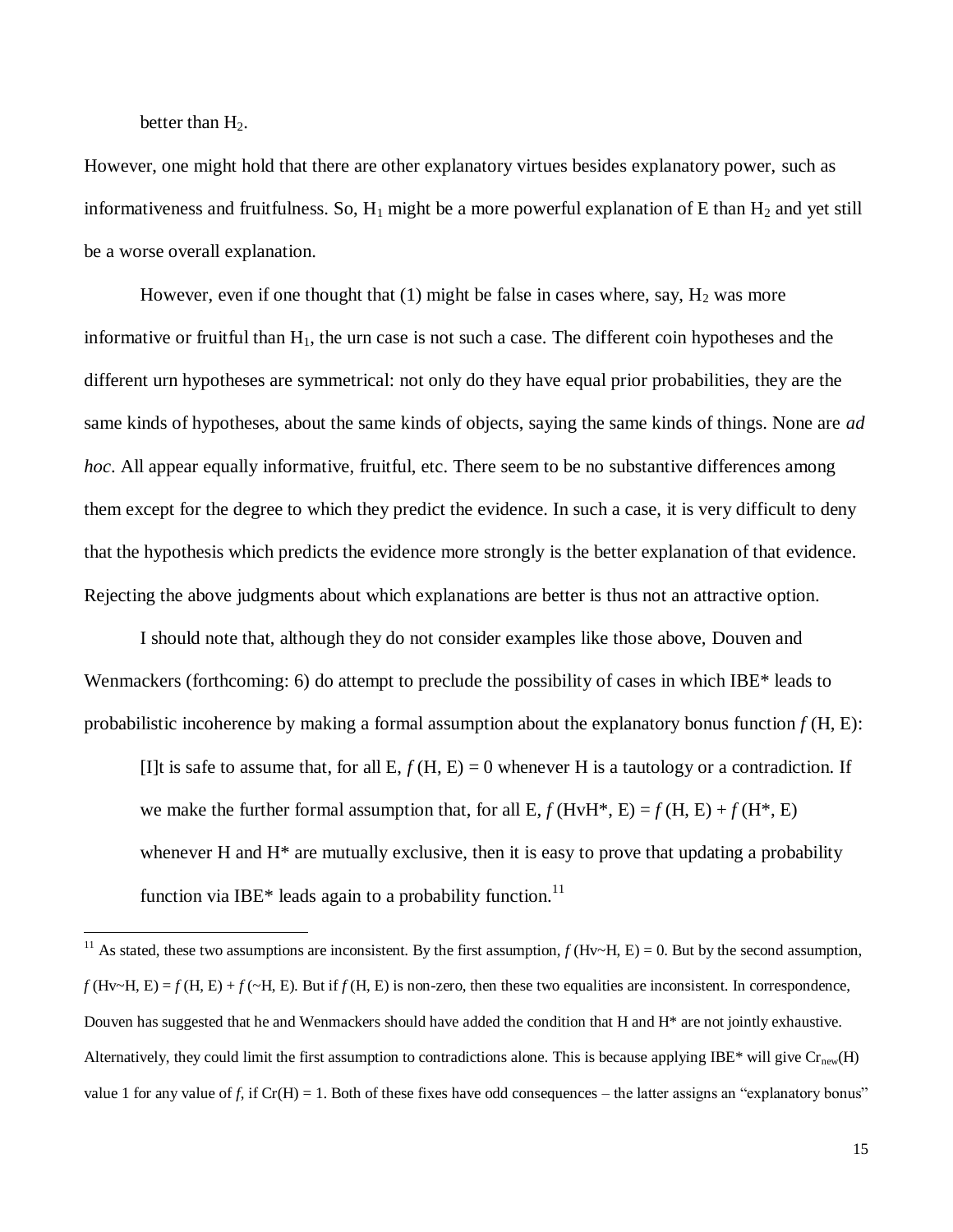The urn example violates this second assumption. Your background knowledge implies that Heads is materially equivalent to  $U_1vU_4$ . But

*f* (Heads, Black) =  $0 \neq f(U_1, Black) + f(U_4, Black) = 0 + 1 = 1$ .

However, since, as I have argued, it is clear that  $U_4$  is the best explanation among the urn hypotheses and Tails is the best explanation among the coin hypotheses, it follows that the second assumption above is not a tenable constraint on *f* if *f* is a function which assigns a bonus to the best explanation of the evidence.

#### *2. World-States*

 $\overline{\phantom{a}}$ 

The above inconsistency arose because we were considering two different partitions of hypotheses, at different levels of explanation. If we could ensure that we only consider *one* partition, there would be no room for a conflict to arise. The easiest way to do this would be to have an agent directly update her beliefs/credences over the partition of complete world-states by IBE, with her new beliefs/credences over world-states imposing beliefs/credences over other partitions. Here a *world-state* is a conjunction such that, for every atomic partition of possibilities in an agent's language explanatorily prior to the observed evidence, the world-state contains one member of each partition as a conjunct. For example, in the original urn scenario, if the atomic partitions prior to the observed evidence Black are  ${Heads, Tails}$  and  ${U_1, U_2, U_3, U_4}$ , then there are four world-states consistent with your background knowledge:

 ${Heads\&U_1, Heads\&U_4, Tails\&U_2, Tails\&U_3}.$ 

It follows from (4) that Heads & U<sub>4</sub> is the best explanation of Black among these hypotheses. So,

<sup>(</sup>albeit a vacuous one) to tautologies, and the former makes *f* discontinuous in the limit. But, because they make no practical difference to credence assignments, neither of these problems seem as serious to me as the inconsistency of the second assumption with our explanatory judgments in the urn case.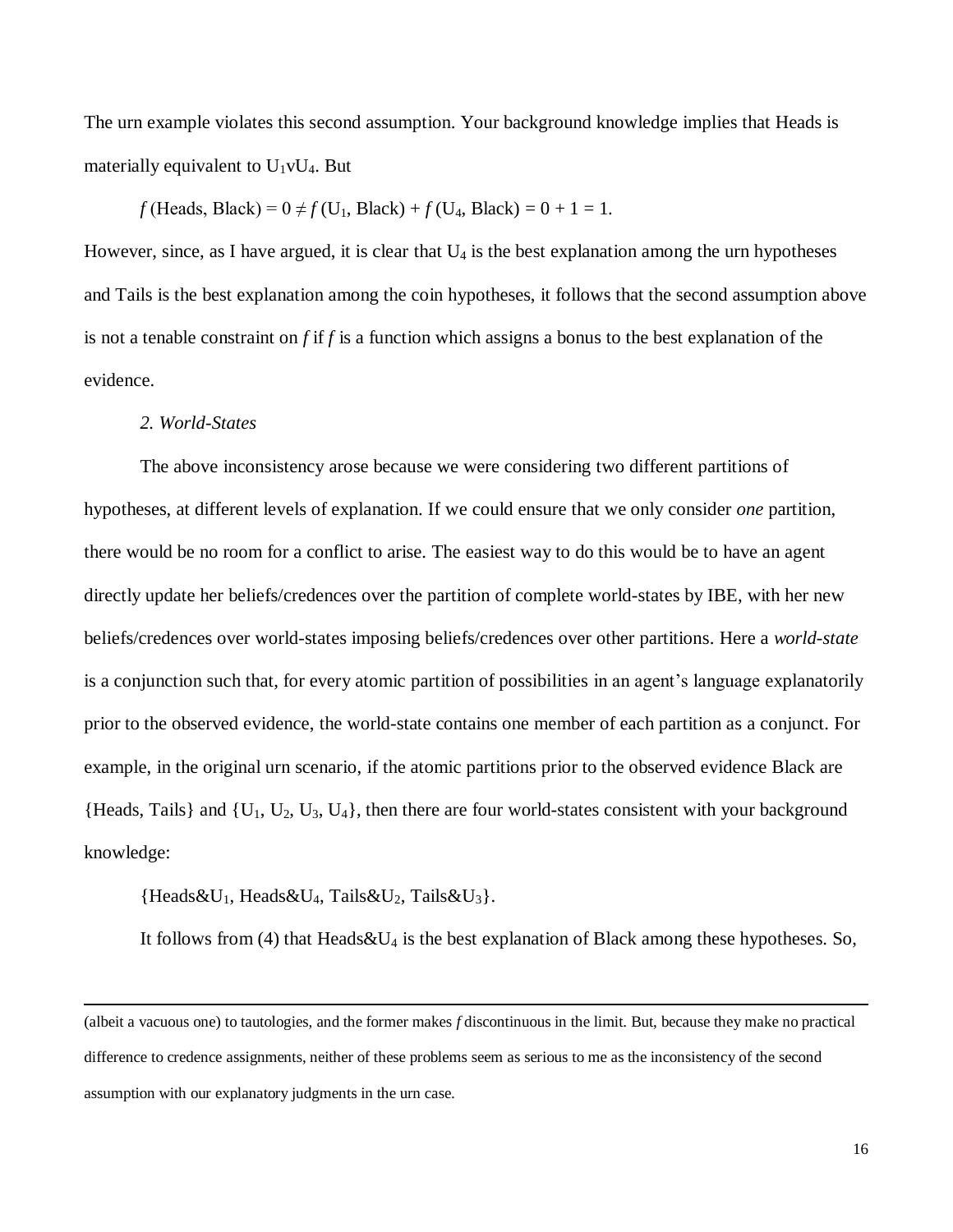if you are fully inferring to the best explanation, then the current proposal would have you infer that Heads  $&U_4$  is true. You will then believe each of these conjuncts individually as well. If you are updating your credences, then Heads  $&U_4$  will receive the explanatory boost among the members of this partition. Your other new credences could then be determined by your new credence distribution over this partition, as in a standard probability function: any sentence in an agent's language is equivalent to a disjunction of world-states, and so its probability can be determined by adding the probabilities assigned to those world-states.

I have three objections to this strategy for resolving the problem. The first is that it is impossible to apply in actual reasoning. Outside of idealized thought experiments like the ones under discussion here, an agent could not even formulate a world-state, let alone assign a probability to it. In real life we rarely consider partitions of complex conjunctions of multiple hypotheses, but instead consider partitions of different atomic or near-atomic propositions.

A second problem for this response is that a maximally specific description of the world is not the kind of thing we would tend to think of as a good explanation. Usually when we ask what explains some observed evidence, we are interested in much more specific hypotheses, and not a complete history of the universe. Applying IBE only to world-states is thus in tension with the spirit of IBE, which is usually understood to license inference to these much more specific explanations of the kinds we are ordinarily more interested in.

Applying IBE only to world-states is in tension with the spirit of IBE for another reason. The core intuition behind IBE is that how well hypotheses explain the evidence is important for determining whether those hypotheses are true. However, inferring/boosting our credence in the world-state which best explains one's evidence privileges the explanatory relation between world-states and the evidence at the expense of the explanatory relations between atomic propositions and the evidence, and among the

17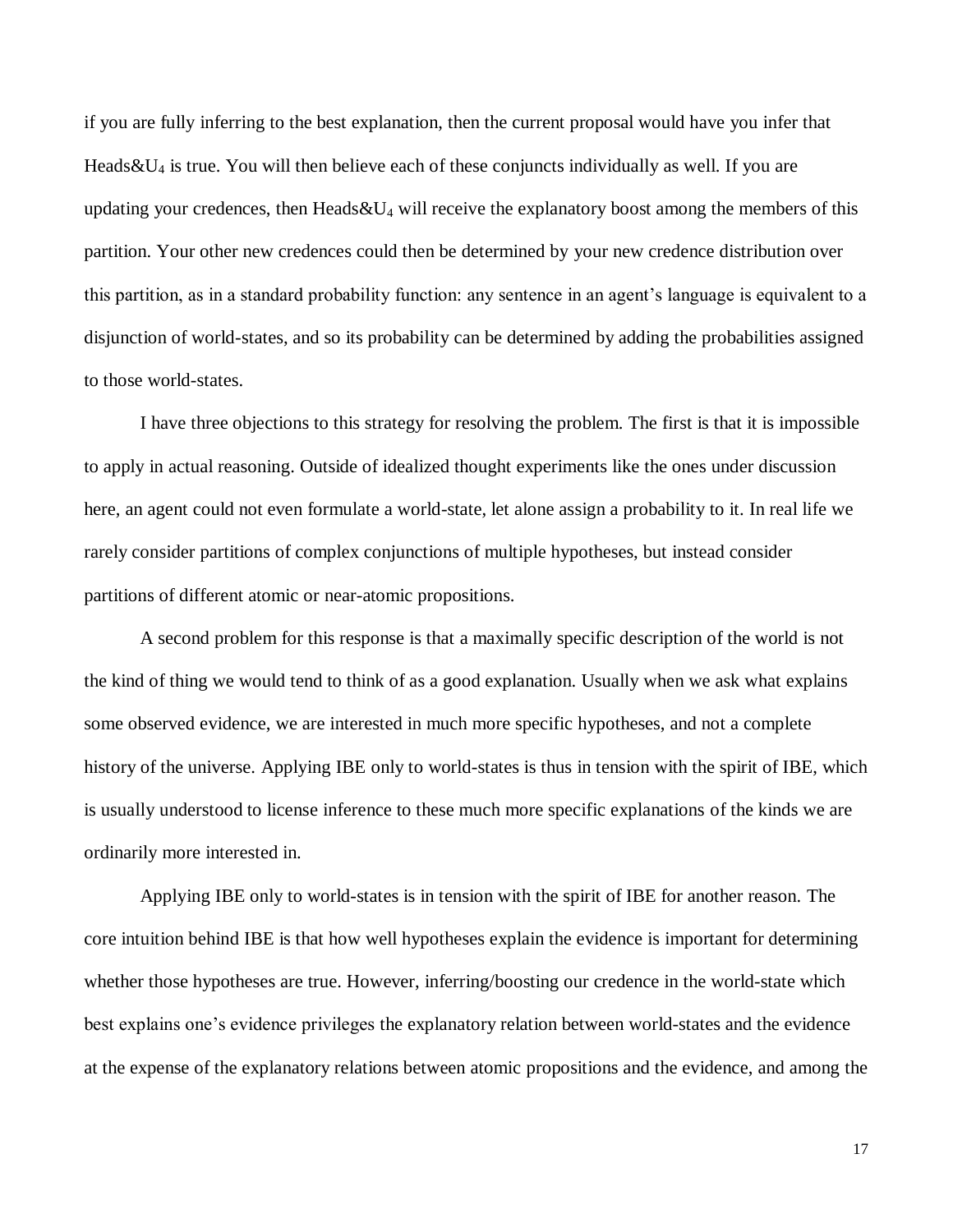atomic propositions themselves. If the fact that  $Heads&U<sub>4</sub>$  is the best explanation of Black among  ${Heads\&U_1, Heads\&U_4, Tails\&U_2, Tails\&U_3}$  gives us reason to infer/boost our credence in Heads&U4, it seems that the fact that Tails is the best explanation of Black among {Heads, Tails} should also give us reason to infer/boost our credence in Tails. But non-Bayesian versions of IBE cannot accept both of these claims. It would be preferable to have a version of IBE which can take into account the explanatory power of all hypotheses, and not just that of world-states.

### *3. Limiting IBE*

 $\overline{\phantom{a}}$ 

In his 2016 Douven says that IBE is best thought of as a 'slogan' the correct spelling out of which depends on the situation. Another response the defender of IBE\* and IBE for full belief could make would be to grant their inapplicability in the kind of case I have discussed, but to hold that they can still be applied in other cases – that in other cases, they are the best way to spell out the slogan of IBE.<sup>12</sup> A fairly small restriction would be to hold that these forms of IBE can be applied when no hypotheses at different levels of explanation are inconsistent with each other, as Tails is inconsistent with U4.

To see whether this restriction works, let us consider a revision of the original urn case. Now, if I flip heads the first time, instead of there being a probability of 0 of selecting  $U_2$  or  $U_3$ , I will initiate a chance process that has a 1/100 probability of selecting  $U_2$  and a 1/100 probability of selecting  $U_3$ , and distributes the remaining probability equally among  $U_1$  and  $U_4$ . Similarly, if I flip tails, I will initiate a process that has a 1/100 probability of selecting  $U_1$  and a 1/100 probability of selecting urn  $U_4$ , and distributes the remaining probability equally among  $U_2$  and  $U_3$ .

Let us first consider how problematic following IBE for full belief is in this case. It still follows

<sup>&</sup>lt;sup>12</sup> For example, in the case of IBE\*, one might support this with the alleged advantages of IBE\* discussed in the texts referenced at the beginning of section II.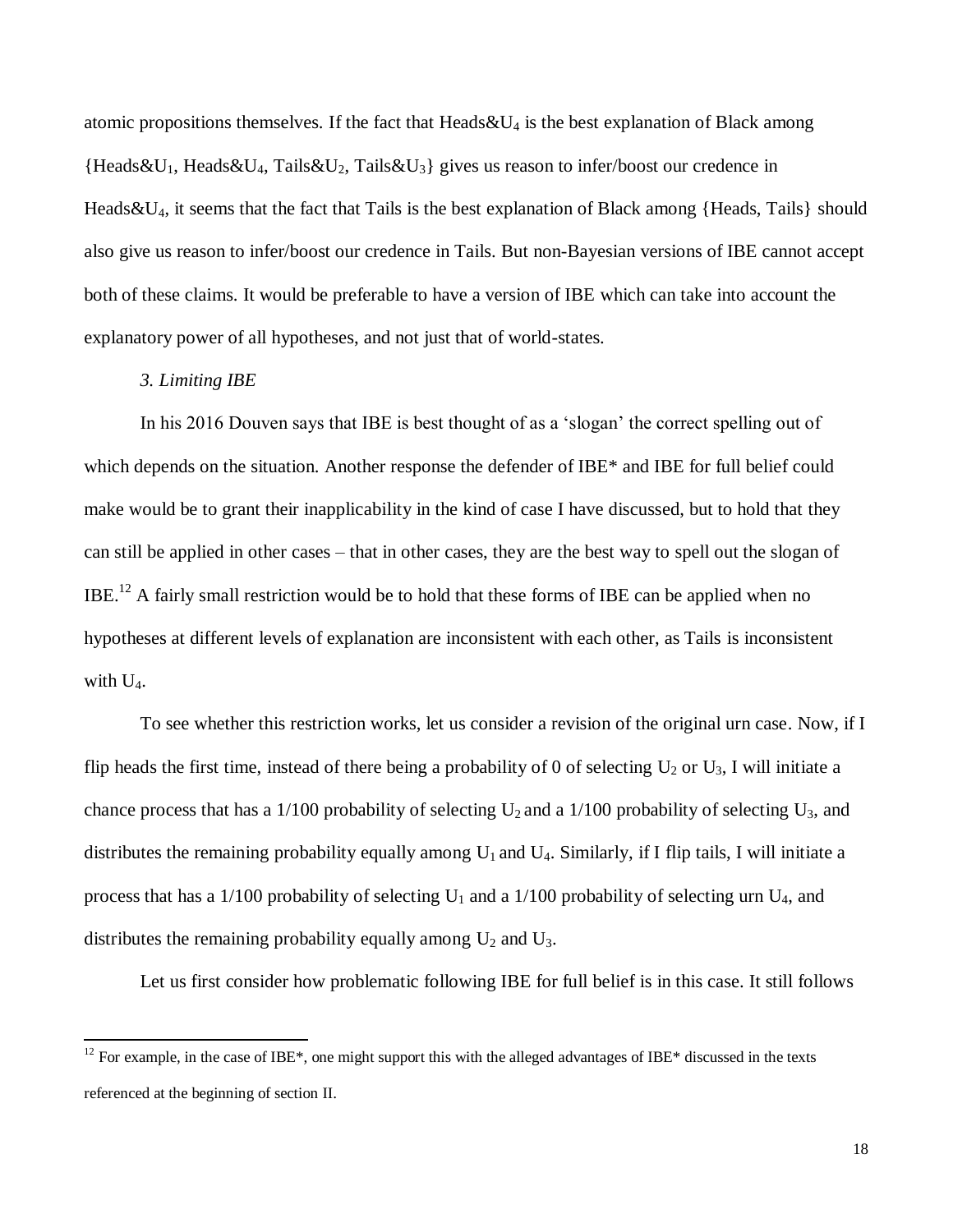from  $(1)$  that Tails is the best coin-explanation of drawing black, and  $U_4$  is the best urn-explanation. Since Tails and U<sup>4</sup> are now logically consistent, inferring both of them does not give one deductively inconsistent beliefs. Nevertheless, Tails and U<sub>4</sub> are extremely negatively relevant to each other. Even though neither is very initially unlikely on its own, the prior chance that both are true is only 1/200. That both are true is thus a surprising claim to be committed to by one's inferring to the best explanation of drawing black.

Moreover, the *reason* that Tails is the best coin-explanation of Black is in significant tension with U<sub>4</sub>. Tails is the best explanation of Black *because* it makes more likely U<sub>2</sub>vU<sub>3</sub>, which makes Black more likely than  $U_1vU_4$ . It would be very odd to infer that  $U_4$  because it explains Black well, and also infer that Tails is true because it explains Black well *by making likely hypotheses that one is rejecting in inferring U4*. As with the world-state revision considered above, inferring both of these would ignore the negative explanatory relation Tails and  $U_4$  bear toward each other in favor of the positive explanatory relations they individually bear toward Black.

Finally, inferring to the best explanation in this but not the original urn case would commit us to a problematic discontinuity as we move from extreme negative relevance to logical inconsistency. Inconsistency is simply a limiting case of negative relevance, and it seems bad to allow the inference of two propositions as they get more and more negatively relevant to each other but disallow it as soon as they reach the point of inconsistency.

As for IBE\*, it still leads to incoherence even in this case. In this case, we have the following hypotheses and (initial) credences:

 $U_1$  = the urn selected contains 4 white balls

 $U_2$  = the urn selected contains 2 black balls, 2 white balls

 $U_3$  = the urn selected contains 3 black balls, 1 white ball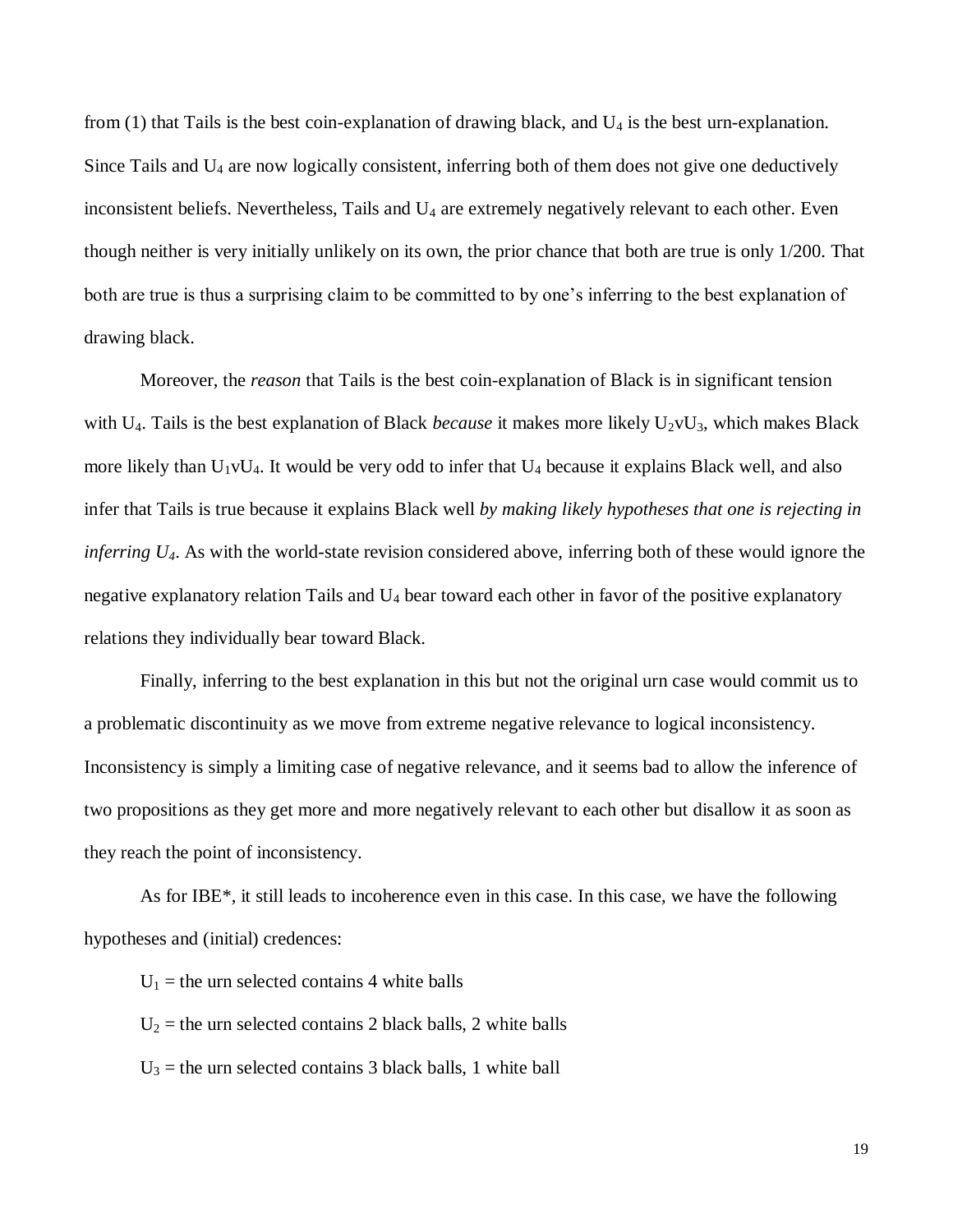$U_4$  = the urn selected contains 4 black balls

 $Cr(U_1|Heads) = Cr(U_4|Heads) = 49/100$ 

 $Cr(U<sub>2</sub>|Heads) = Cr(U<sub>3</sub>|Heads) = 1/100$ 

 $Cr(U_1|Tails) = Cr(U_4|Tails) = 1/100$ 

 $Cr(U_2|Tails) = Cr(U_3|Tails) = 49/100$ 

 $Cr(Black|Heads) = Cr(U<sub>1</sub>|Heads)Cr(Black|U<sub>1</sub>) + Cr(U<sub>2</sub>|Heads)Cr(Black|U<sub>2</sub>) +$ 

 $Cr(U_3|Heads)Cr(Black|U_3) + Cr(U_4|Heads)Cr(Black|U_4) = (49/100)(0) + (1/100)(1/2) +$ 

 $(1/100)(3/4) + (49/100)(1) = 1/200 + 3/400 + 49/100 = 201/400 = .5025$ 

 $Cr(Black|Tails) = Cr(U_1|Tails)Cr(Black|U_1) + Cr(U_2|Tails)Cr(Black|U_2) +$ 

 $Cr(U_3|Tails)Cr(Black|U_3) + Cr(U_4|Tails)Cr(Black|U_4) = (1/100)(0) + (49/100)(1/2) +$ 

 $(49/100)(3/4) + (1/100)(1) = 49/200 + 147/400 + 1/100 = 249/400 = .6225$ 

As noted above, it still follows from (1) that Tails is the best coin-explanation of drawing black, and  $U_4$  is the best urn-explanation. And if we consider the set of world-states {Heads&U<sub>1</sub>, Heads&U<sub>2</sub>, Heads & U<sub>3</sub>, Heads & U<sub>4</sub>, Tails & U<sub>1</sub>, Tails & U<sub>2</sub>, Tails & U<sub>3</sub>, Tails & U<sub>4</sub>}, it follows from (4) that Heads & U<sub>4</sub> and Tails $&\&U_4$  are better explanations of Black than any of the other world-states. If we identify explanatory goodness with explanatory power, it will also follow from any of the measures of explanatory power mentioned earlier that Heads  $\&U_4$  and Tails  $&\&U_4$  are equally good explanations, because they make the evidence equally probable. In such a case Douven and Wenmackers (2015: 6) say that Heads&U<sub>4</sub> and Tails&U<sub>4</sub> should split the explanatory bonus *b* equally, so that  $f$  (H&U<sub>4</sub>,B) =  $f$  $(T&U_4,B) = b/2.$ 

It then follows from IBE\* that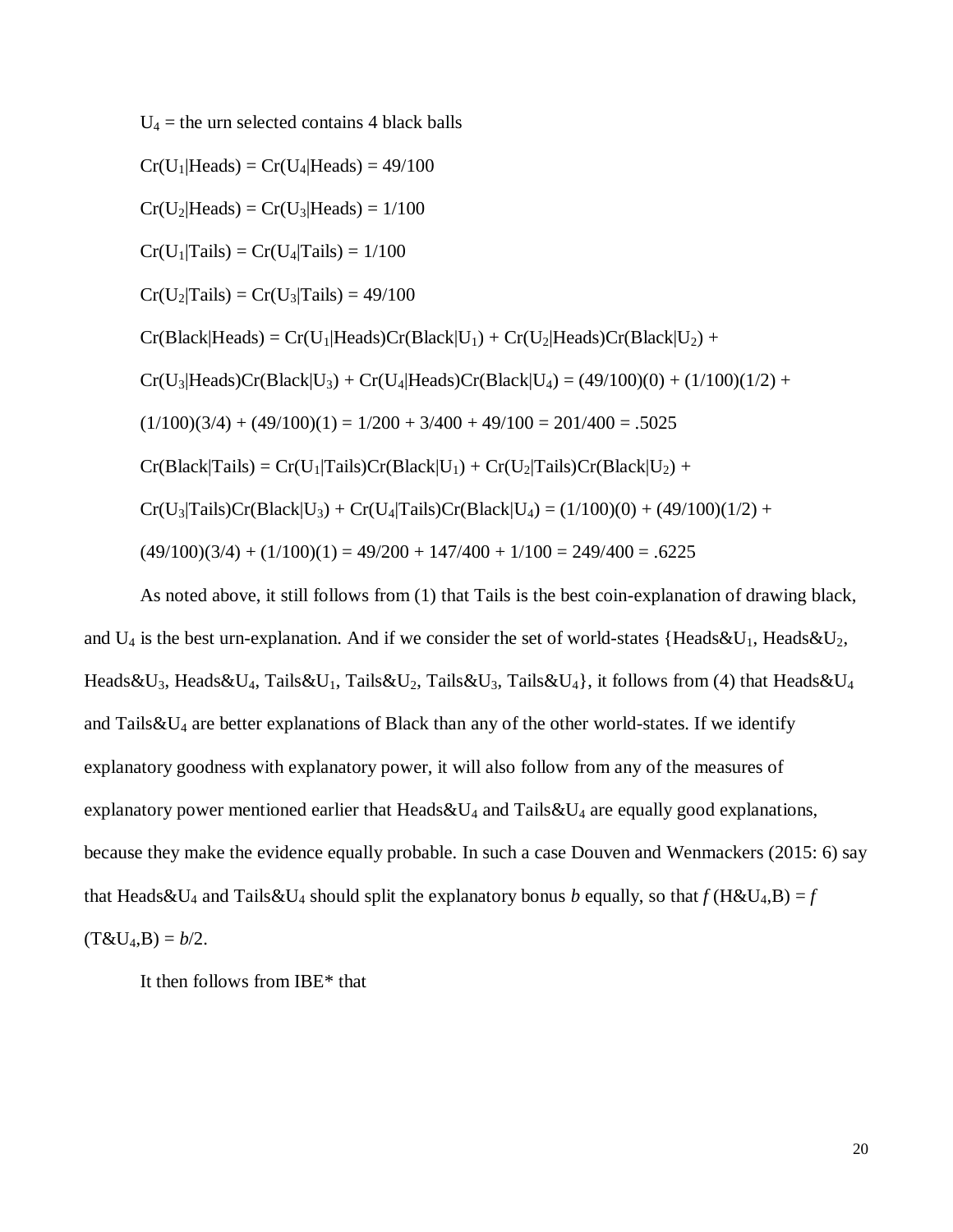$$
Cr_{new}(Heads) = \frac{Cr(Heads)Cr(Black|Heads)}{Cr(Heads)Cr(Black|Heads) + Cr(Tails)Cr(Black|Tails) + b}
$$
  
1/201) 201 201

$$
= \frac{\frac{1}{2} \left(\frac{201}{400}\right)}{\frac{1}{2} \left(\frac{201}{400}\right) + \frac{1}{2} \left(\frac{249}{400}\right) + b} = \frac{\frac{201}{800}}{\frac{450}{800} + b} = \frac{\frac{201}{800}}{\frac{9}{16} + b}
$$

 $Cr_{new}(Heads \& U_1) + Cr_{new}(Heads \& U_2) + Cr_{new}(Heads \& U_3) + Cr_{new}(Heads \& U_4)$ 

$$
=\frac{Cr(Heads\&U_1)Cr(Black|Heads\&U_1)}{Cr(Black)+b}+\frac{Cr(Heads\&U_2)Cr(Black|Heads\&U_2)}{Cr(Black)+b}
$$

$$
+\frac{Cr(Heads\&U_3)Cr\left(Black \mid Heads\&U_3\right)}{Cr\left(Black \mid + b\right)} + \frac{Cr\left(Heads\&U_4\right)Cr\left(Black \mid Heads\&U_4\right) + \frac{b}{2}}{Cr\left(Black \mid + b\right)}
$$

$$
=\frac{\frac{49}{200}(0) + \frac{1}{200}\left(\frac{1}{2}\right) + \frac{1}{200}\left(\frac{3}{4}\right) + \frac{49}{200}(1) + \frac{b}{2}}{\frac{9}{16} + b} = \frac{\frac{201}{9} + \frac{b}{2}}{\frac{9}{16} + b}
$$

If your new credence distribution is coherent, then  $Cr_{new}(Heads) = Cr_{new}(Heads \& U_1) +$ 

 $Cr_{new}(Heads\&U_2) + Cr_{new}(Heads\&U_3) + Cr_{new}(Heads\&U_4)$ . However,

$$
\frac{\frac{201}{800}}{\frac{9}{16} + b} = \frac{\frac{201}{800} + \frac{b}{2}}{\frac{9}{16} + b}
$$

iff  $b = 0$ . As such, your new credence distribution is coherent iff  $b = 0$ , in which case IBE\* reduces to Bayes' rule. So applying IBE\* with a non-zero explanatory bonus in this new case still leads to incoherence.<sup>13</sup>

<sup>13</sup> Douven's more general schema will also lead to incoherence. It will give an explanatory penalty to Heads, thus lowering  $Cr_{new}(Heads)$ . However, it will give equal penalties/bonuses to Heads & U<sub>2</sub> and Tails & U<sub>2</sub>, Heads & U<sub>3</sub> and Tails & U<sub>3</sub>, and Heads & U<sub>4</sub> and Tails & U<sub>4</sub>, respectively. (Cr<sub>new</sub>(Heads & U<sub>1</sub>) = Cr<sub>new</sub>(Tails & U<sub>1</sub>) = 0 no matter what.) This will increase the sum

 $Cr_{new}(Heads\&U_1) + Cr_{new}(Heads\&U_2) + Cr_{new}(Heads\&U_3) + Cr_{new}(Heads\&U_4).$ 

This is because, *without* the bonus *b*, this sum is less than the sum

 $\overline{a}$ 

 $Cr_{new}(Tails \& U_1) + Cr_{new}(Tails \& U_2) + Cr_{new}(Tails \& U_3) + Cr_{new}(Tails \& U_4),$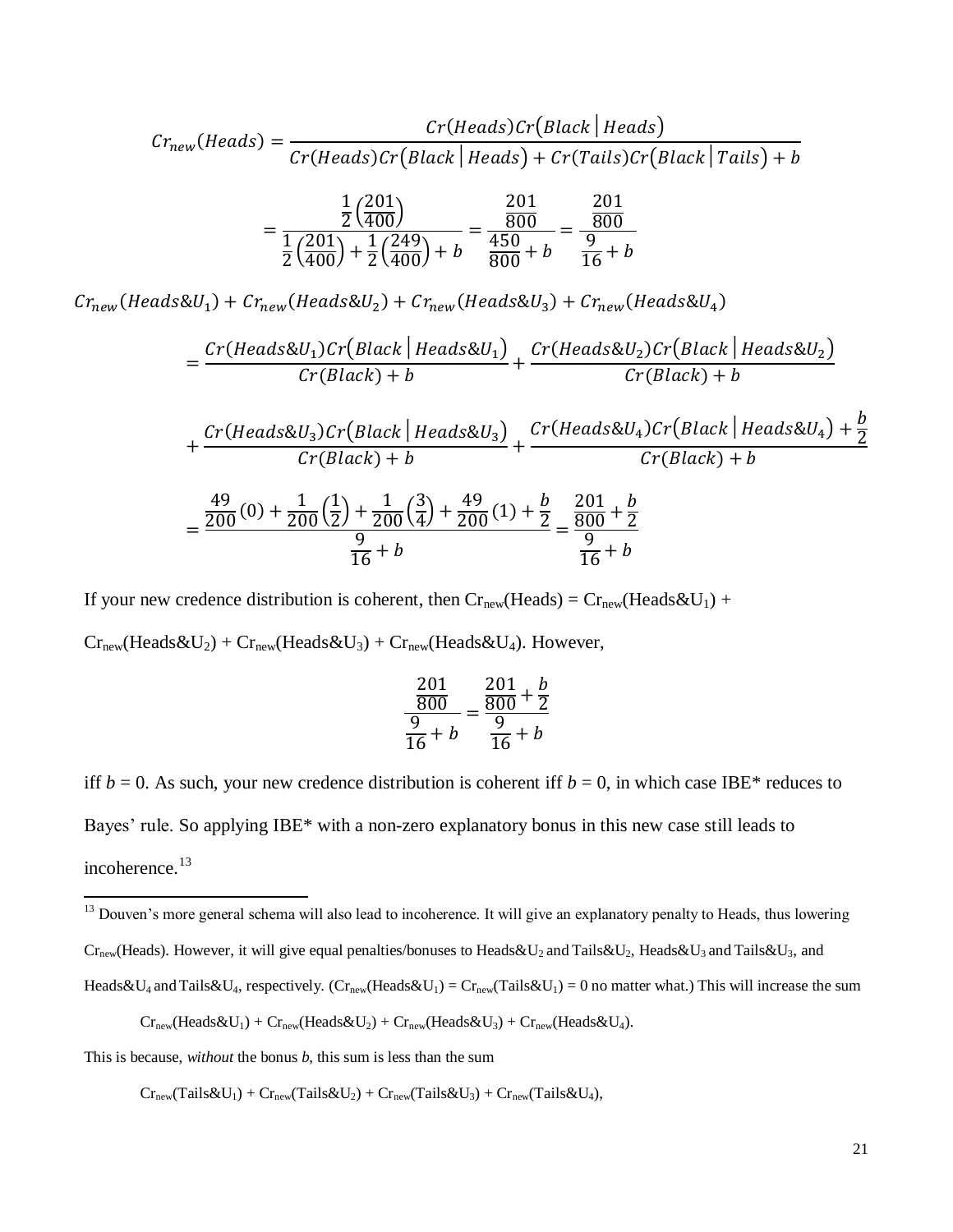Applying non-Bayesian forms of IBE remains problematic, then, even when two best explanations at different levels of explanation are merely negatively relevant to each other, and not inconsistent. So, if we are to only apply these forms of IBE to unproblematic cases, we must limit it to cases in which we are either not interested in multiple levels of explanation or in which the best explanations at different levels are not negatively relevant to each other.

While I do not think my argument in this paper definitively rules out the viability of such a restriction, I do want to suggest two reasons to be wary of it. First, it would be preferable, other things equal, to have a unified inference form that we can use in all or most contexts. If we think that this inference form will be a version of IBE, we should then prefer a Bayesian explication of IBE (such as the one gestured at in section IV) that does not lead to inconsistency or incoherence in any cases.

Second, the above restricted forms of IBE could arguably only rarely be applied, inasmuch as the phenomenon of reasoning about multiple levels of explanation is quite common. While the urn case is clearly a toy example, the Mr. Boddy example is fairly realistic (aside from the board game references). The jury on a normal homicide case really will be interested in not only the question of who the killer is, but also the circumstances surrounding the killing, such as the killer's motives, which is a level of explanation up from the question of who the killer is. This information is important because a revenge killing, but not a self-defense killing, would constitute murder. In addition, if the killing does constitute murder the jury needs to know how severe a sentence the circumstances warrant, and so they need to determine whether the murder was premeditated.

As another example, imagine a doctor observing particular symptoms, such as headaches and

and adding the same quantity to two values makes their ratio closer to equal, thus making the normalized sum of the former credences higher. So

 $Cr_{new}(Heads) > Cr_{new}(Heads\&U_1) + Cr_{new}(Heads\&U_2) + Cr_{new}(Heads\&U_3) + Cr_{new}(Heads\&U_4),$ which is incoherent.

 $\overline{a}$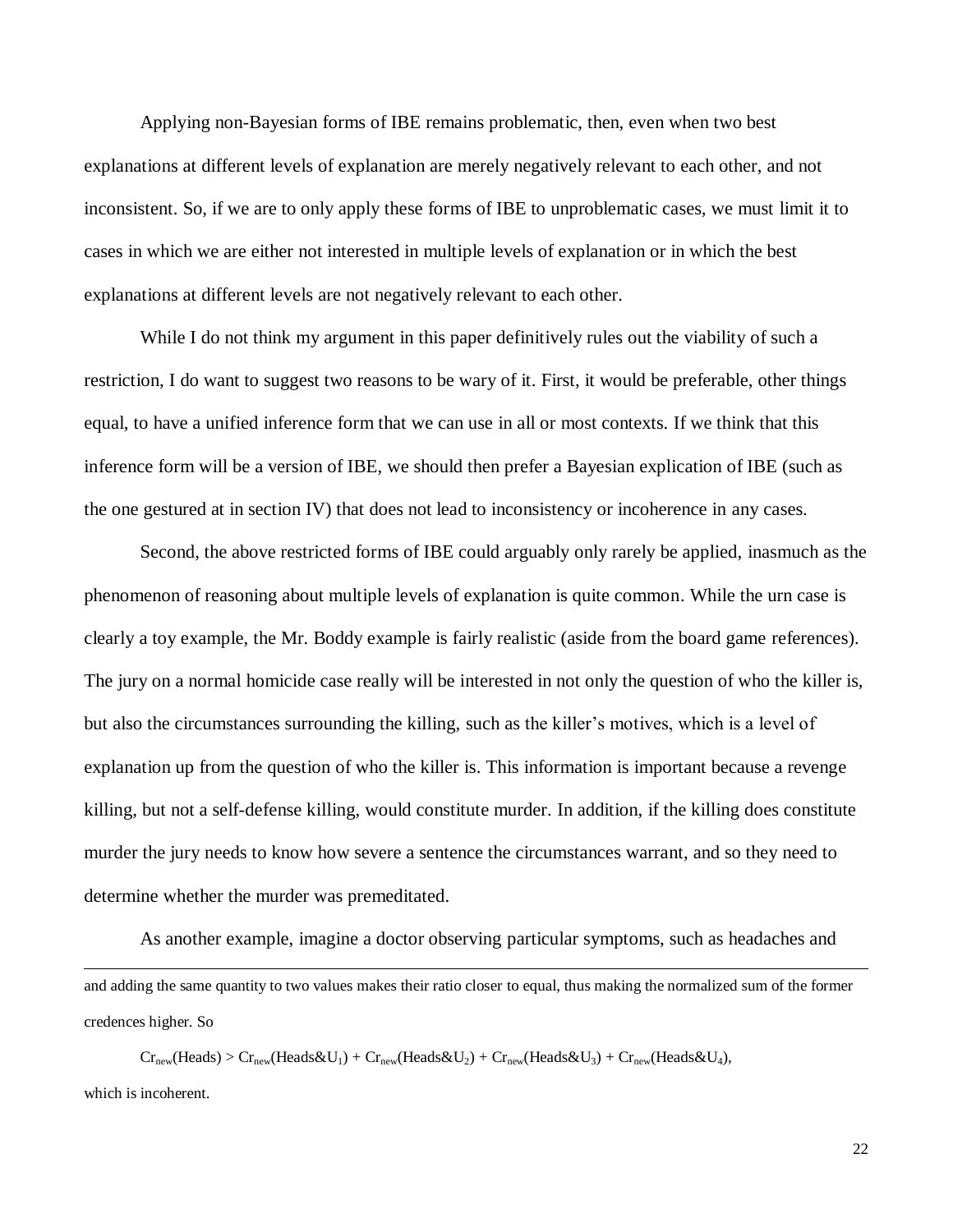chest pain, in a patient. He considers certain physiological conditions which might cause these symptoms, such as high blood pressure and bronchitis. He further considers certain behavioral patterns which are likely to have caused these conditions, such as poor diet and smoking cigarettes. It is important that he determine the correct explanation at *both* these levels so as to best judge how to treat the condition the patient is most likely to have.

Reasoning about multiple levels of explanation, then, is a familiar feature of ordinary life.<sup>14</sup> One might still think that only rarely will the best explanations at different levels be negatively relevant to each other, so that we can still apply the above forms of IBE in most cases of reasoning about multiple levels of explanation. This is hard to assess from the armchair. But even if in many cases the best explanations at multiple levels will not be negatively relevant to each other, we will often not be able to tell this in advance of investigation. For example, we can imagine that as the doctor learns more he comes to conclude that the best physiological explanation of the patient's headache is high blood pressure, the best behavioral explanation of high blood pressure is smoking, but smoking is not the best behavioral explanation of the patient's headache. Inasmuch as we usually cannot rule out a situation like this in advance, we should be wary of using a rule which will run into trouble in such a situation.

## *4. Giving up Consistency/Coherence*

 $\overline{a}$ 

I have argued that following non-Bayesian forms of IBE sometimes leads either to deductive inconsistency, in the case of IBE for full belief, or probabilistic incoherence, in the case of non-Bayesian

<sup>&</sup>lt;sup>14</sup> The kind of complexity present in multiple levels of explanation is really a specific form of the more general Quinean phenomenon in which all of our beliefs are connected. Formal epistemologists have largely neglected this phenomenon, perhaps because of the difficulty of formally representing it. In my own view, the best formal representation of this interconnectedness is found in the theory of Bayesian networks, developed by Judea Pearl (1988), and applied to epistemology by Bovens and Hartmann (2003) and Henderson et al. (2010). These texts all contain further examples of empirical and scientific reasoning which is concerned with more than one level of explanation.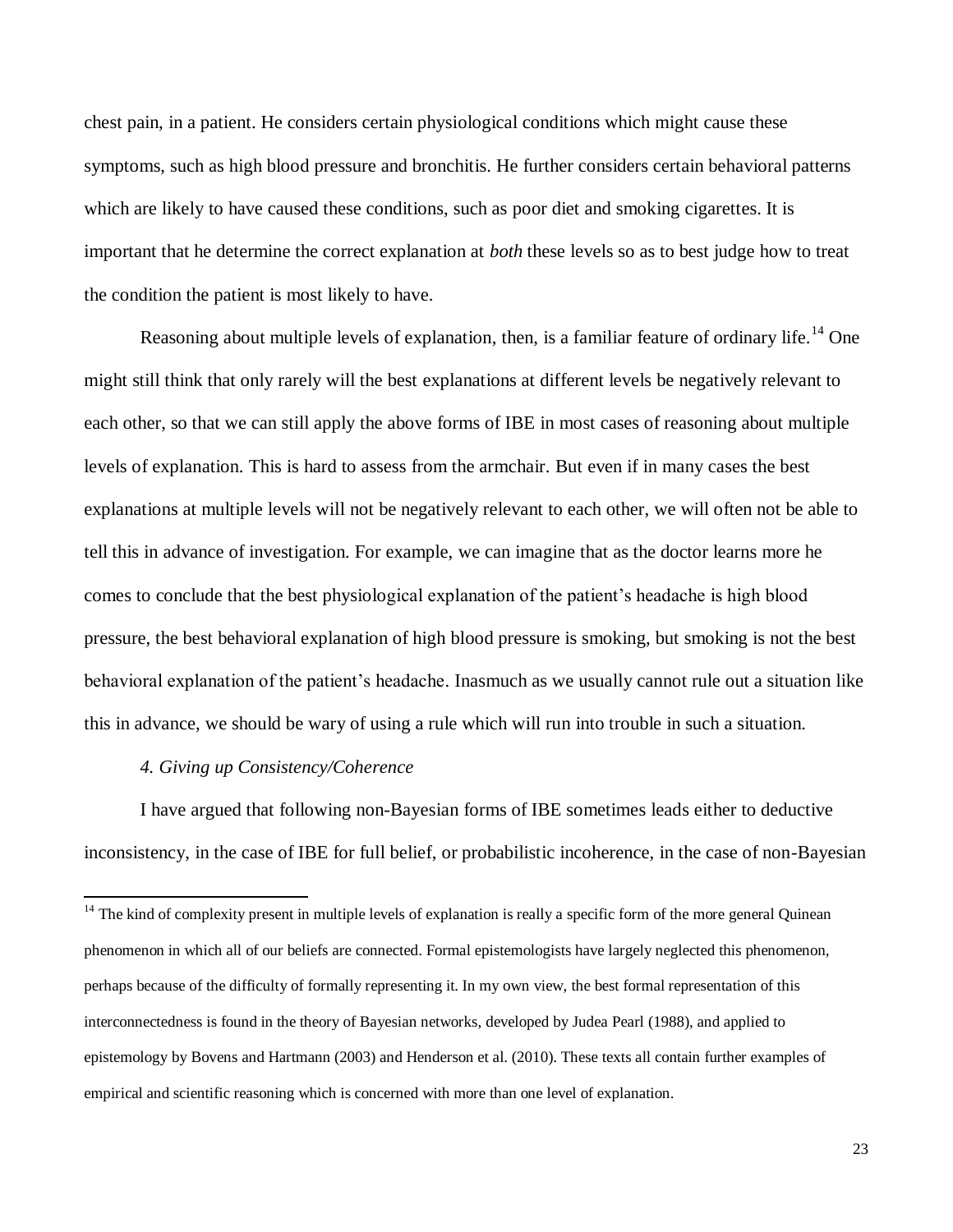versions of IBE for degrees of belief. However, I have not yet said much about why this is a bad consequence.

Consider probabilistic incoherence first. Philosophers disagree about whether rational credences must be diachronically coherent. However, most philosophers who work on the subject agree that rational credences must be *synchronically* coherent. The reasons for this perhaps differ from philosopher to philosopher (see section IV for one basis for synchronic coherence that does not extend to diachronic coherence). This is not the place to rehearse the various justifications commonly given for probabilistic coherence. It is enough to note that IBE\* has so far been explored in contexts that take the need for synchronic coherence for granted. The papers by Douven, Schupbach, and Wenmackers cited at the beginning of section II all assume that credences updated by IBE\* will be probabilities, and their discussions tend to take it for granted that this is a condition of an adequate update rule. For example, Douven and Wenmackers (forthcoming: 6) write that "we will want an update rule to be formally adequate, at least in that it outputs a probability function when given a probability function as input." Thus, the argument of this paper shows that IBE\* does not satisfy one of the criteria of adequacy assumed in most discussions of what form a credal version of IBE should take. Dialectically, then, it seems to show that IBE\* is not the right way to spell out the slogan of IBE.

Consider deductive consistency next. It is more common for philosophers to give up this requirement in light of apparent counterexamples. Many philosophers have argued that because of the preface and lottery paradoxes, anyone who thinks that it is sometimes rational to believe propositions which are less than fully certain must accept that it is sometimes rational to believe propositions which are jointly inconsistent (see, e.g., Christensen 2004 and Easwaran and Fitelson 2015). In light of this, one might take my argument to simply give us another reason to give up deductive consistency as a requirement for rational belief.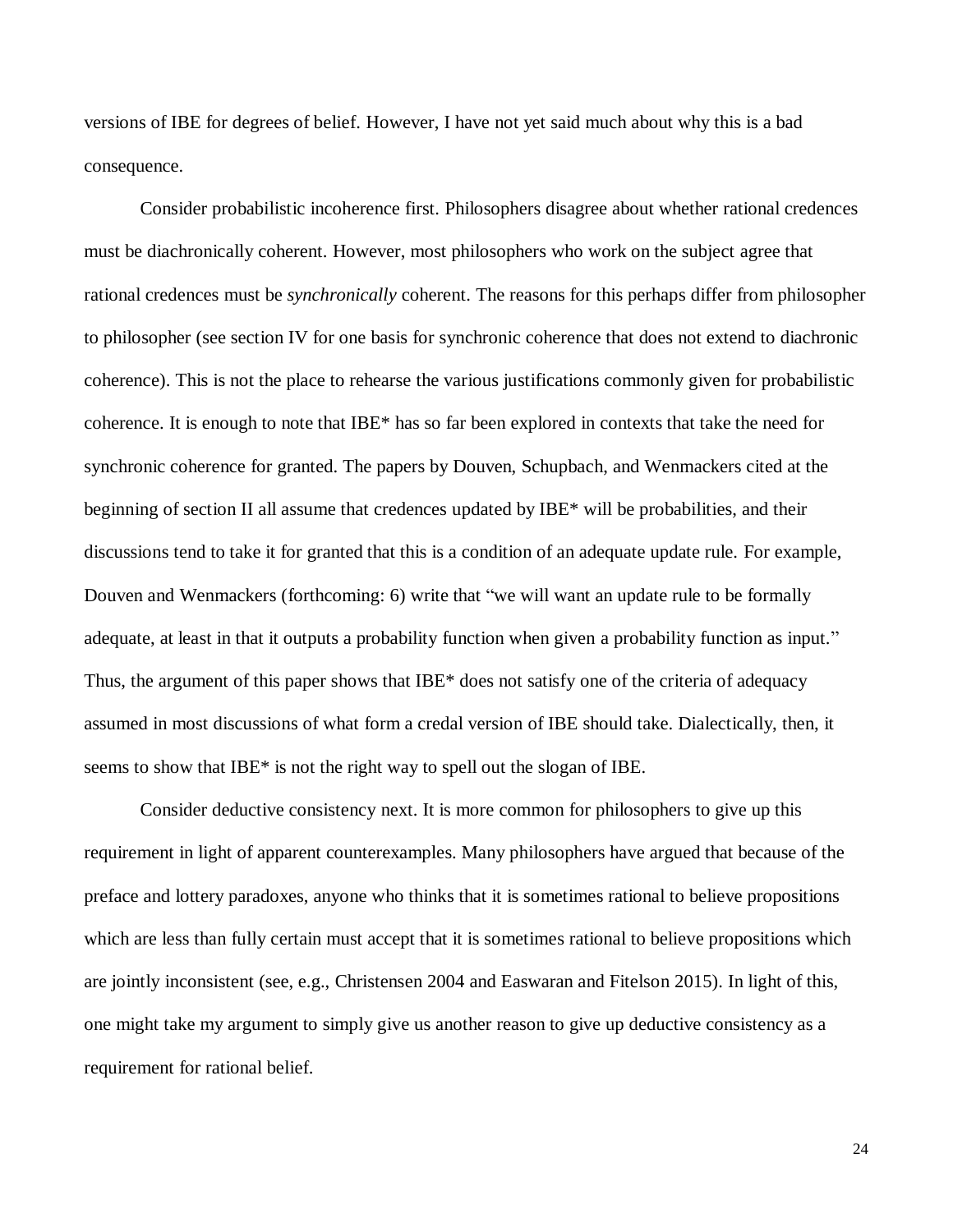In response to this, I would make two points. First, my argument may still be effective for philosophers who believe that the preface and lottery paradoxes can be resolved in such a way that does not give up on deductive consistency as a requirement for full beliefs. These philosophers should agree that the fact that following the above versions of IBE sometimes leads to inconsistent beliefs gives us reason to reject these versions of IBE.<sup>15</sup>

Second, even if we can rationally have a large inconsistent set of beliefs, it remains plausible that it is never rational to believe *two* propositions which are inconsistent with each other. For example, Easwaran and Fitelson (2015: 83-84) write that "smaller inconsistent belief sets seem 'less coherent' than larger inconsistent belief sets," and that only for inconsistent sets of size 2 is it completely clear that rationality precludes belief in all the members of the set. So if we are to retain IBE for full belief by

 $\overline{\phantom{a}}$ 

<sup>&</sup>lt;sup>15</sup> One might reply that we could borrow from these philosophers' resolutions of the preface and lottery paradoxes to add a requirement to IBE for full belief that would rule out the kinds of inferences I discussed. For instance, if these philosophers think you shouldn't hold lottery beliefs because they have property X, and the IBE-based beliefs in my cases have property X, then we can add to IBE the requirement that one not infer a conclusion that has property X. While I cannot consider all of the resolutions of the lottery and preface paradoxes that have been proposed here, I will note that at least some will not extend to my cases. For example, Nelkin (2000) tries to maintain deductive consistency in the face of the lottery paradox by arguing that rational belief cannot be based on purely statistical evidence, as one's belief that one will lose a fair lottery is if one bases it purely on the number of tickets in the lottery. Rather, rational belief requires that one see an apparent "causal or explanatory connection between [one's] belief and the fact that makes it true" (Nelkin 2000: 396). However, beliefs based on inference to the best explanation are the paradigm cases in which there is an apparent causal or explanatory connection between one's belief and the fact that makes it true (cf. Nelkin 2000: 396n26). For instance, if you infer that U<sup>4</sup> because you drew a black ball out of the urn and  $U_4$  posits the greatest number of black balls in the urn, then your belief is based on evidence that U4, if true, helped make true. Likewise, if the Jury infers that Plum is guilty because Boddy was killed with the revolver and Plum was more likely to use the revolver than Green, their belief is based on evidence that Plum's being the murderer made true, if Plum is the murderer.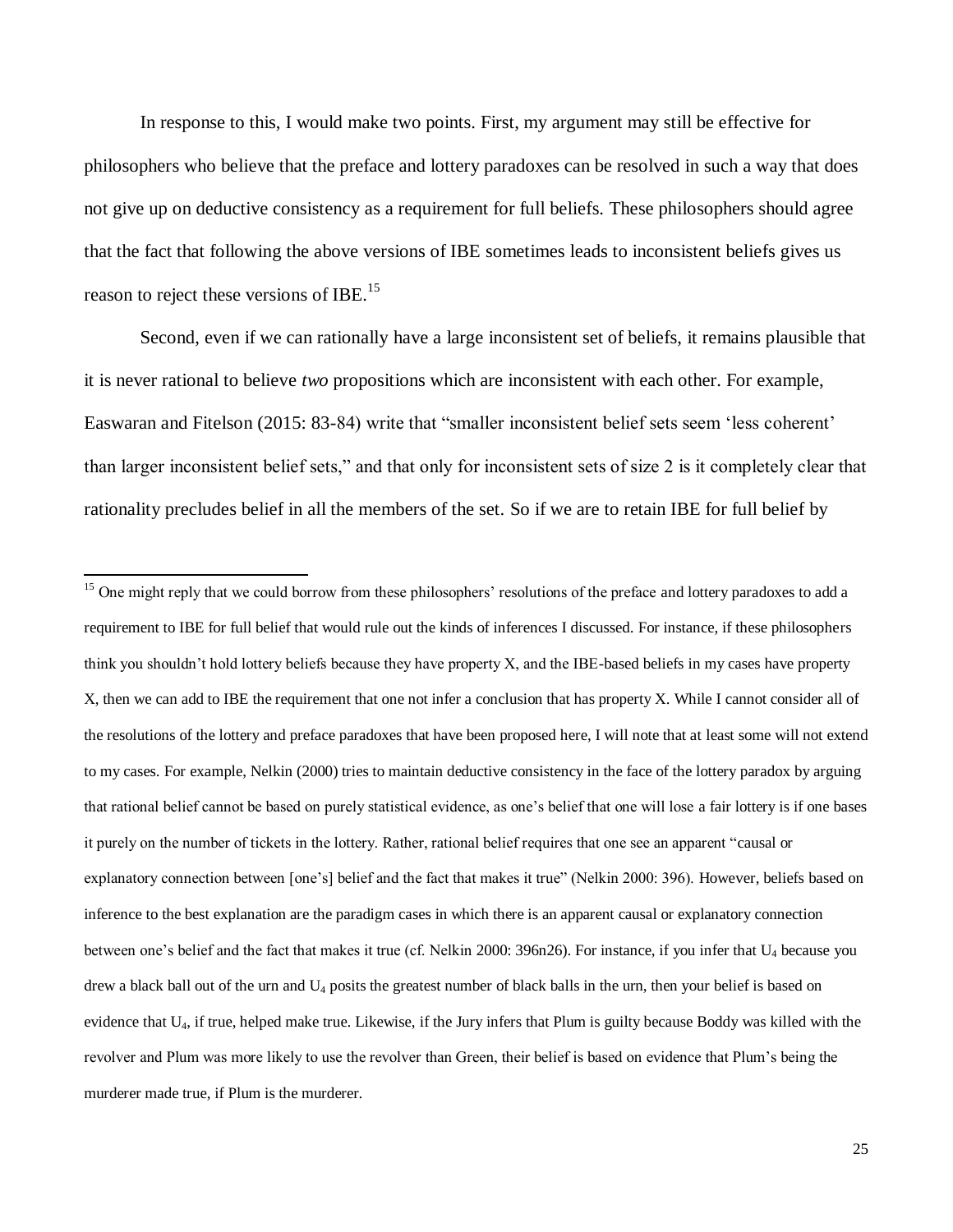giving up on consistency, we should arguably adopt a version of IBE on which, in order for an explanation to count as good enough to infer, it must have a probability of at least .5.

This narrows down the versions of IBE to which my argument applies, but it is still an interesting result that we should reject versions of IBE for full belief that do not include or imply this threshold requirement. In addition, inasmuch as the argument of section II shows that the relevant probabilities for this requirement must be determined in a traditional Bayesian way<sup>16</sup> rather than according to IBE\* or some other non-Bayesian updating rule, this form of IBE will be, in some sense, a Bayesian version of IBE. My argument will then work against versions of IBE that are not Bayesian in this sense.

## **IV. Conclusion**

 $\overline{\phantom{a}}$ 

In this paper, I have argued that non-Bayesian forms of IBE sometimes lead either to deductive inconsistency, in the case of IBE for full belief, or probabilistic incoherence, in the case of versions of IBE for degrees of belief that conflict with Bayesian conditionalization. They do so in situations where we are concerned with multiple levels of explanation, and the best explanations at different levels conflict with each other. Inasmuch as this phenomenon is both common and problematic, we should reject these forms of IBE as general rules for inference or updating.

In spite of the above arguments, I endorse the claim that explanatory considerations are central to good inference. Having argued against non-Bayesian forms of IBE, I want in this last section to briefly consider how explanatory factors could inform inference within a Bayesian framework.

First, note that even if we conclude from the above that we must reject any form of IBE that is inconsistent with Bayesian conditionalization, explanatory considerations could still be relevant to

<sup>&</sup>lt;sup>16</sup> But cf. section IV, where I suggest that explanatory factors do play a role in determining these probabilities, just not the kind of role embodied in a non-Bayesian updating rule.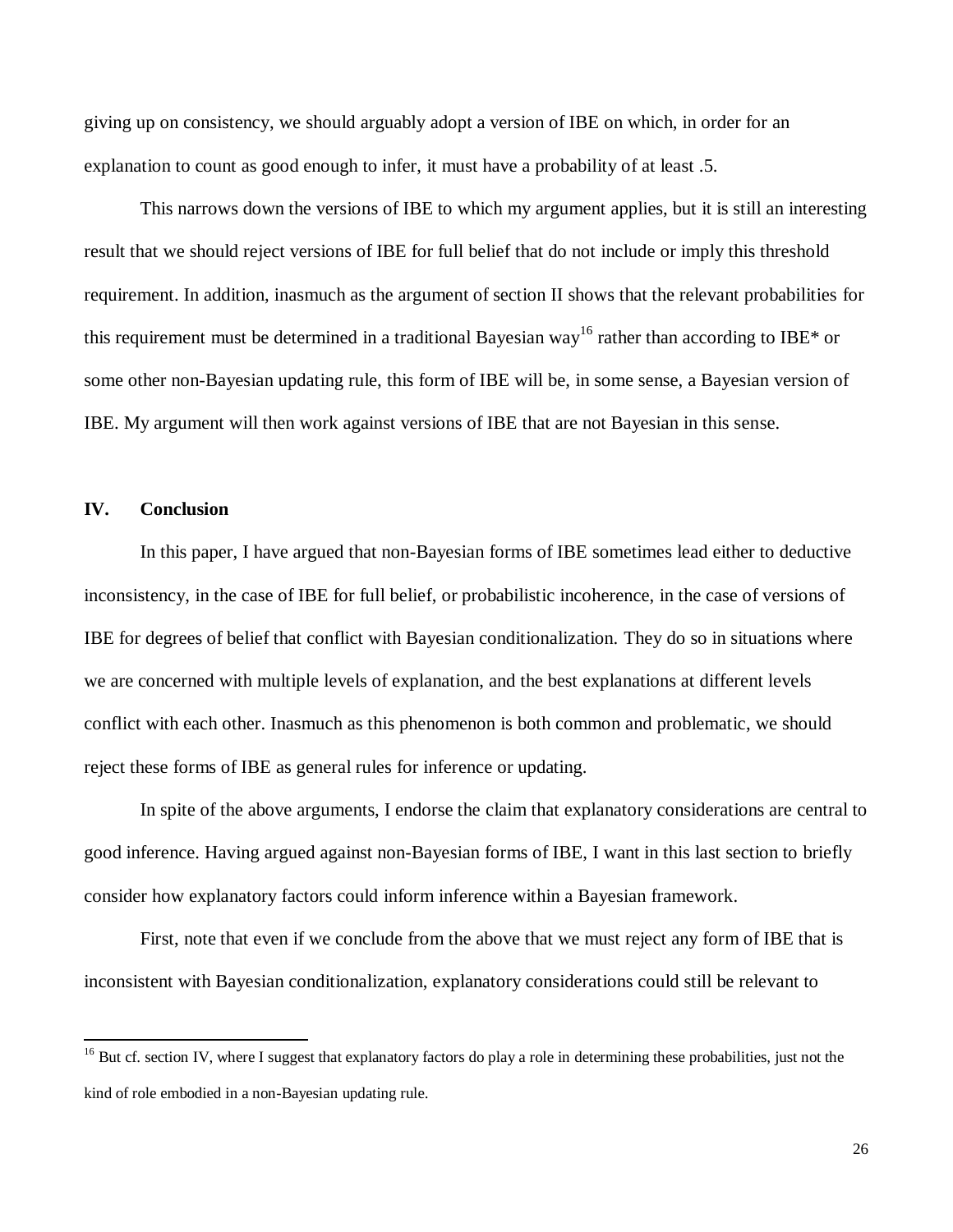confirmation inasmuch as, frequently,

 $P(H|E\&E)$  [there is an explanatory connection between E and H]) >  $P(H|E\&E)$  [there is no explanatory connection between E and H]),

as argued in Climenhaga forthcoming (contra Roche and Sober 2013).

But in fact I do *not* think the above arguments show that we should reject any form of IBE that is inconsistent with Bayesian conditionalization. This is because there are already good reasons to reject Bayes' rule as a universal updating rule. As philosophers have long argued (e.g., Bacchus et al. 1990) there are many cases in which it is clear that we should not update by conditionalization: for example, when we start out with (what we now recognize to be) irrational credences.

I endorse the traditional Bayesian objection to formulations of IBE for full belief that they do not take into account degrees of confidence or degrees of confirmation. However, given the above problems with conditionalization, my objection to IBE<sup>\*</sup> is not the obvious Bayesian one that it violates conditionalization. Rather, I think that in a sense IBE\* does not go far enough. IBE\* (and the more general schema considered in section II) replaces a rule which is a complete function of one's prior credence distribution with one that is a partial function of one's prior credence distribution. Standard Bayesian conditionalization "inherits" the coherence of your past credence state: it keeps your credences in propositions at different levels of explanations coherent by preserving the coherent relations between them in your past credence function. By distorting these relations, IBE\* leads to probabilistic incoherence. But making your current credences a function of your past credences is not the only way to get probabilistic coherence. Another way is to make them a function of the *objective epistemic probabilities*.

Hence, in rejecting Bayes' rule, I think we should go further than IBE\*. We should give up on the idea that one's current credences are in any way beholden to one's past credences, and so give up on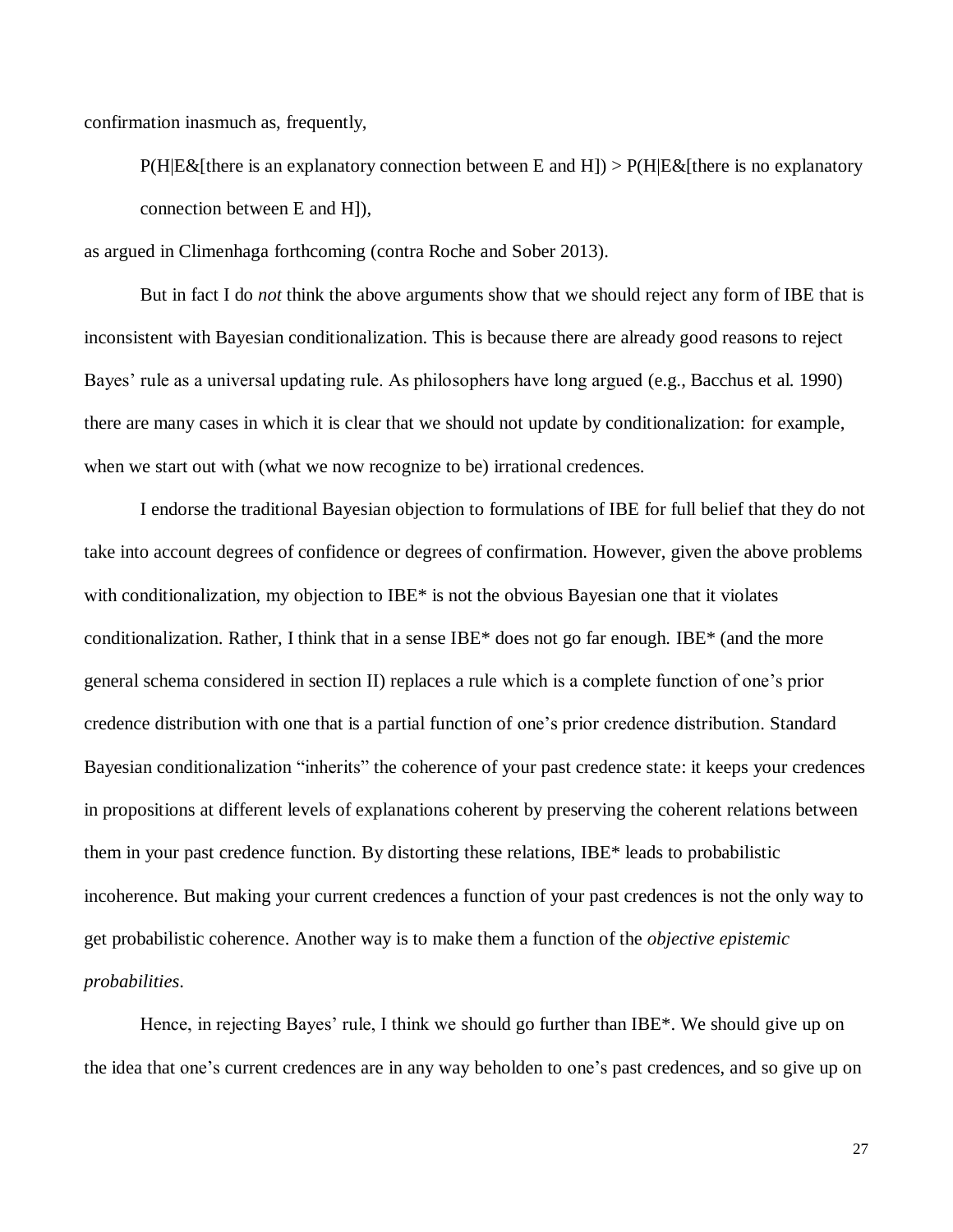rules for *updating* altogether. If you start out with irrational credences, no update rule will save you. You should base your current credence in H, not on the idiosyncratic opinions of your past self about H, but on the objective epistemic probability of H given your evidence. And, as Weisberg (2009) argues, it is *here* that explanatory factors can play an important role – in determining the correct *a priori* probability distribution. The correct explanationist alternative to Bayes' rule is not a non-Bayesian updating or inference rule, but rather, an objective form of Bayesianism in which explanation plays a central role. Exploring that role is an important task for future research on IBE and Bayesianism.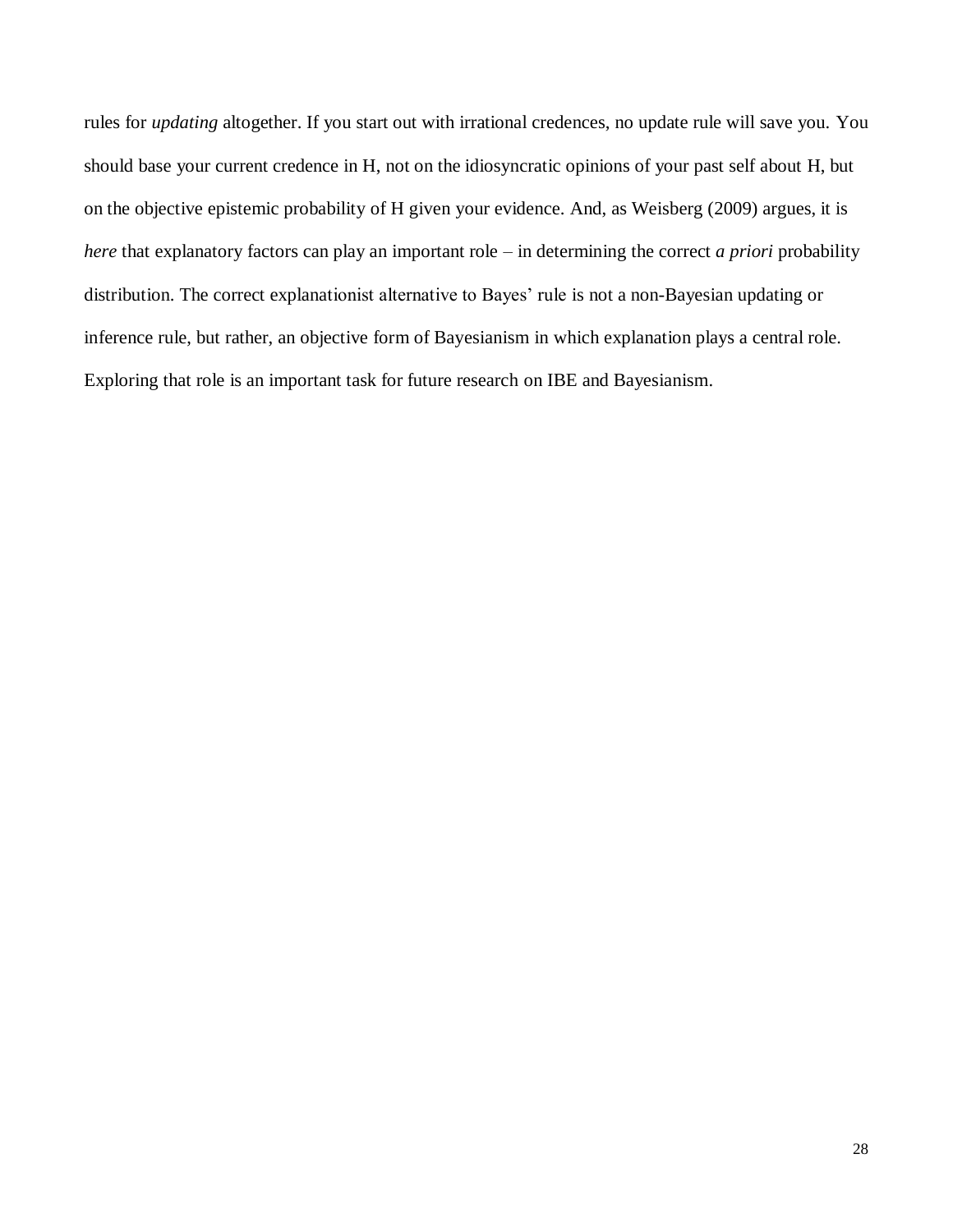## **Works Cited**

Bacchus, Fahiem, Henry E. Kyburg Jr., and Mariam Thalos (1990). "Against Conditionalization," *Synthese* 85: 475-506.

Bovens, Luc and Stephan Hartman (2003). *Bayesian Epistemology* (Oxford: Oxford University Press). Christensen, David (2004). *Putting Logic in its Place* (Oxford: Oxford University Press).

Climenhaga, Nevin (forthcoming). "How Explanation Guides Confirmation." *Philosophy of Science*.

- Crupi, Vincenzo and Katya Tentori (2012): "A Second Look at the Logic of Explanatory Power (with Two Novel Representation Theorems)," *Philosophy of Science* 79: 365–85.
- Douven, Igor (1999). "Inference to the best explanation made coherent." *Philosophy of Science* 66: S424-S435.
- Douven, Igor (2011). "Abduction," in *The Stanford Encyclopedia of Philosophy*, Edward N. Zalta (ed.),  $URL = <http://plato.stanford.edu/archives/spr2011/entries/abduction>$
- Douven, Igor (2013). "Inference to the best explanation, Dutch books, and inaccuracy minimisation," *The Philosophical Quarterly* 63: 428-444.
- Douven, Igor (2016). "Inference to the Best Explanation: What Is It? And Why Should We Care?" in Ted Poston and Kevin McCain (ed.), *Best Explanations: New Essays on Inference to the Best Explanation* (Oxford University Press).
- Douven, Igor, & Jonah N. Schupbach (2015a). "Probabilistic alternatives to Bayesianism: the case of explanationism." *Frontiers in psychology* 6: 1-9.
- Douven, Igor, and Jonah N. Schupbach (2015b). "The role of explanatory considerations in updating." *Cognition* 142: 299-311.
- Douven, Igor, and Sylvia Wenmackers (forthcoming). "Inference to the best explanation versus Bayes' rule in a social setting." *British Journal for the Philosophy of Science*: 1-36.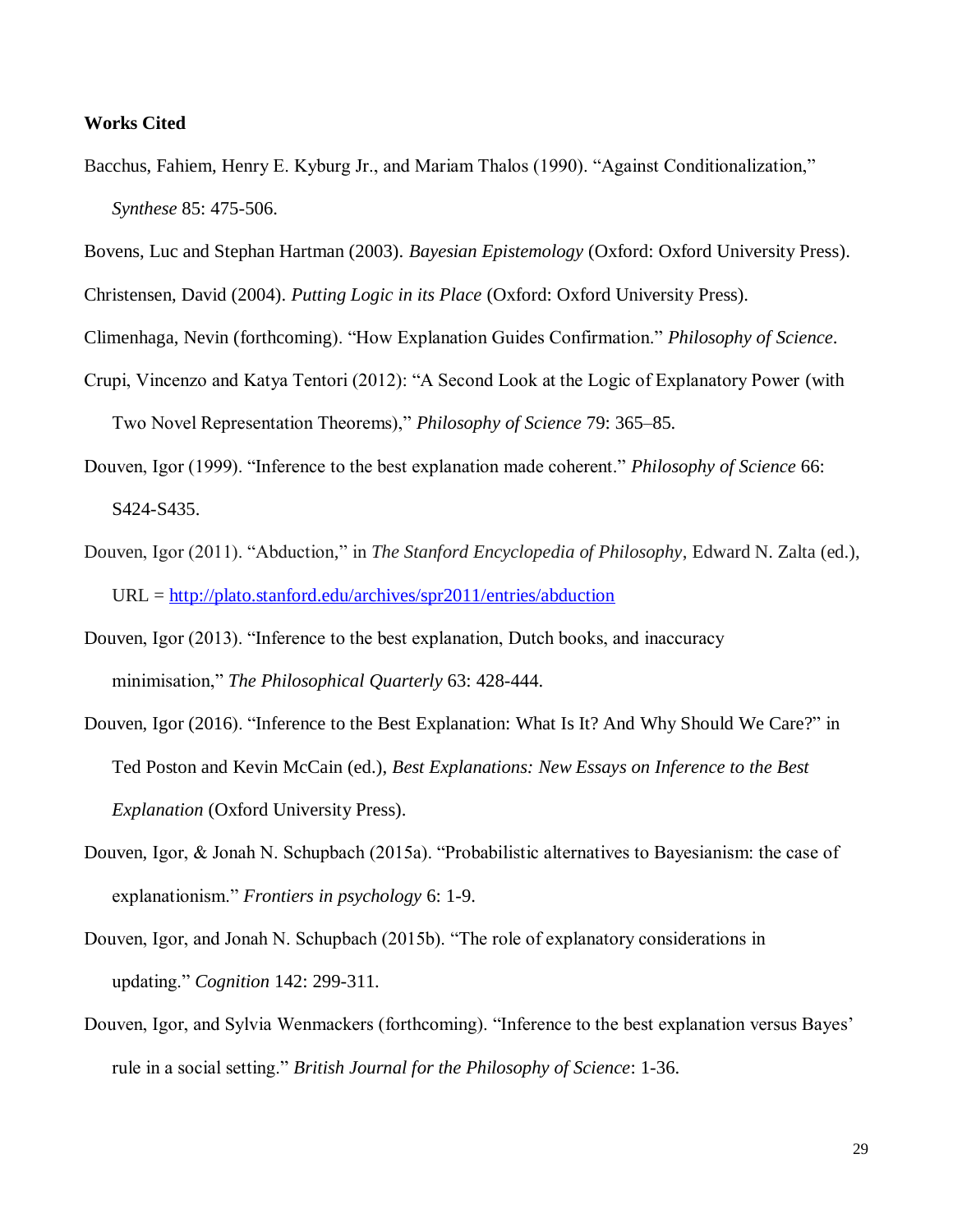- Easwaran, Kenny and Branden Fitelson (2015). "Accuracy, Coherence and Evidence," in *Oxford Studies in Epistemology* 5, ed. T. Szabo Gendler and J. Hawthorne (Oxford: Oxford University Press).
- Greco, John (2015). "Inference to the best explanation," in *The Cambridge Dictionary of Philosophy, Third Edition* (Cambridge University Press), ed. Robert Audi, p. 510.

Harman, Gilbert (1965). "The Inference to the Best Explanation," *Philosophical Review* 74: 88-95.

- Henderson, Leah, Noah D. Goodman, Joshua B. Tenenbaum, and James F. Woodward (2010). "The structure and dynamics of scientific theories: a hierarchical Bayesian perspective." *Philosophy of Science* 77: 172-200.
- Kuipers, Theo (1984). "Approaching the Truth with the Rule of Success," *Philosophia Naturalis* 21: 244–253.

Kuipers, Theo (1992). "Naive and Refined Truth Approximation," *Synthese* 93: 299–341.

Leitgeb, H. and Pettigrew, R. (2010). "An Objective Justification of Bayesianism II: The Consequences of Minimizing Inaccuracy," *Philosophy of Science* 77: 236–72.

Lipton, Peter (1993). "Is the Best Good Enough?" *Proceedings of the Aristotelian Society* 93: 89–104. Lipton, Peter (2004). *Inference to the Best Explanation*, 2<sup>nd</sup> edition (London: Routledge).

- 
- Musgrave, Alan (1988). "The Ultimate Argument for Scientific Realism," in R. Nola (ed.), *Relativism and Realism in Science* (Dordrecht: Kluwer), pp. 229–252.
- Musgrave, Alan (2009). "Experience and Perceptual Belief," in Zuzana Parusniková, Robert S. Cohen (ed.), *Rethinking Popper* (Springer), pp. 5-20.
- Nelkin, Dana (2000). "The Lottery Paradox, Knowledge, and Rationality," *Philosophical Review* 109: 373-409.
- Oddie, Graham (2016). "Truthlikeness," in *The Stanford Encyclopedia of Philosophy*, Edward N. Zalta (ed.), URL =  $\langle$ http://plato.stanford.edu/archives/spr2016/entries/truthlikeness/>.